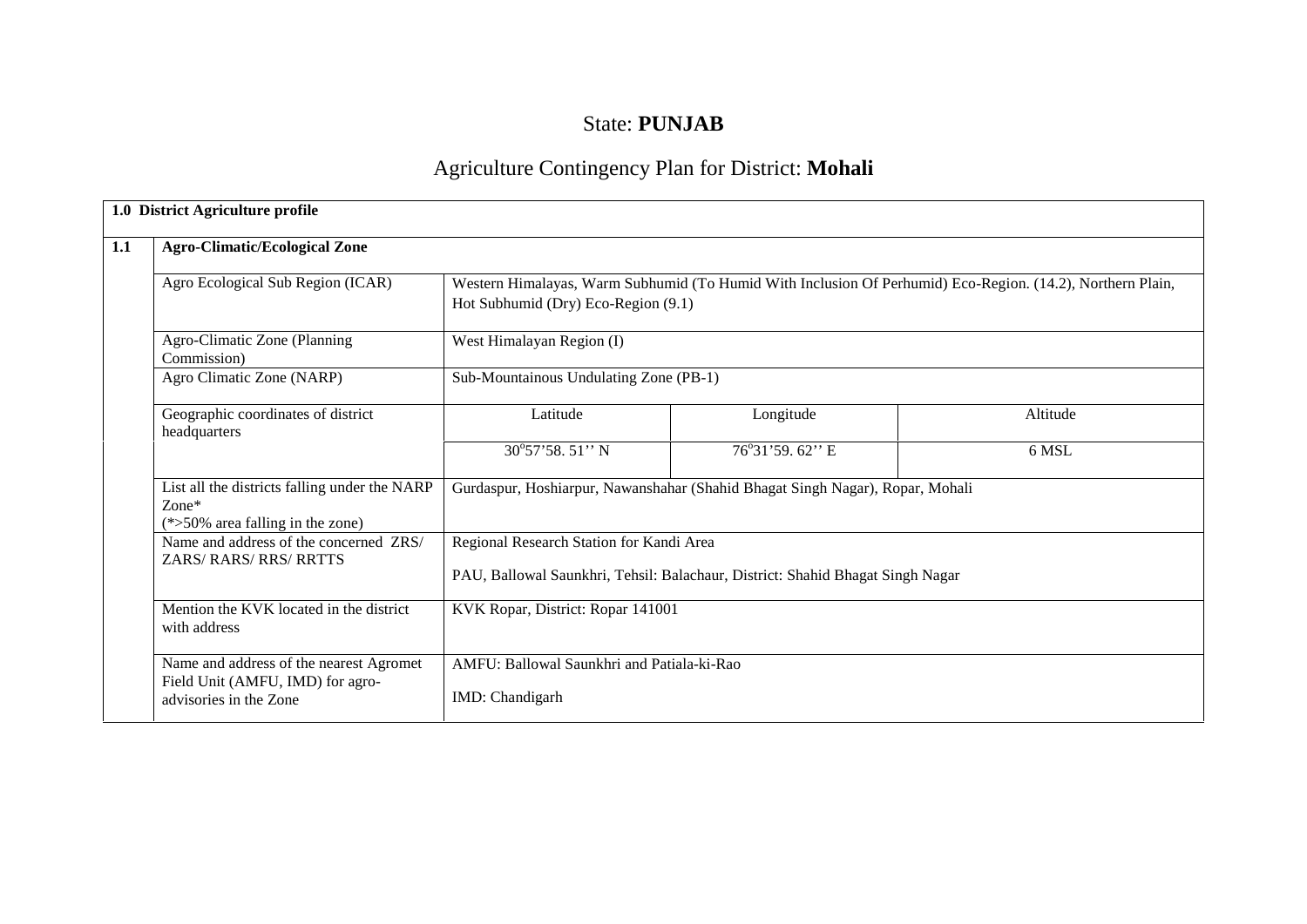| 1.2 | Rainfall               | Normal RF (mm) | <b>Normal Rainy days</b> | <b>Normal Onset</b>             | <b>Normal Cessation</b>        |
|-----|------------------------|----------------|--------------------------|---------------------------------|--------------------------------|
|     | SW monsoon (June-Sep): | 217.2          | 36                       | $Ist$ week of July              | Last week of September         |
|     | NE Monsoon(Oct-Dec):   | 20.9           |                          | $IIIrd / IVth$ week of December |                                |
|     | Winter (Jan-March)     | 35.7           | 8                        |                                 | IV <sup>th</sup> week of March |
|     | Summer (Apr-May)       | 27.6           |                          | $\sim$                          | $\overline{\phantom{a}}$       |
|     | Annual                 | 301.4          | 52                       |                                 | $\overline{\phantom{a}}$       |

| 1.J | <b>Land use</b><br>pattern of the<br>district (latest<br>statistics) | Geographical<br>area | Cultivable<br>area | Forest<br>area          | Land under<br>non-<br>agricultural use | Permanent<br>pastures | Cultivable<br>wasteland | Land under<br>Misc. tree<br>crops and<br>groves | Barren and<br>uncultivable<br>land | Current<br>fallows | Other fallows            |
|-----|----------------------------------------------------------------------|----------------------|--------------------|-------------------------|----------------------------------------|-----------------------|-------------------------|-------------------------------------------------|------------------------------------|--------------------|--------------------------|
|     | Area ('000 ha)                                                       | 144                  | 78                 | $\sim$<br>$\sim$<br>ر ر | 14                                     |                       |                         | ۰                                               |                                    | ∸                  | $\overline{\phantom{a}}$ |

| Major Soils (common names like red sandy loam deep soils (etc.,) | Area $(900 \text{ ha})$ | Percent $(\% )$ of total |
|------------------------------------------------------------------|-------------------------|--------------------------|
|                                                                  |                         |                          |
| Coarse loamy soils                                               |                         | 40                       |
| Coarse loamy and fine loamy soils                                |                         | 20                       |
| Coarse loamy and fine loamy association                          |                         |                          |
| Fine loamy soils                                                 |                         |                          |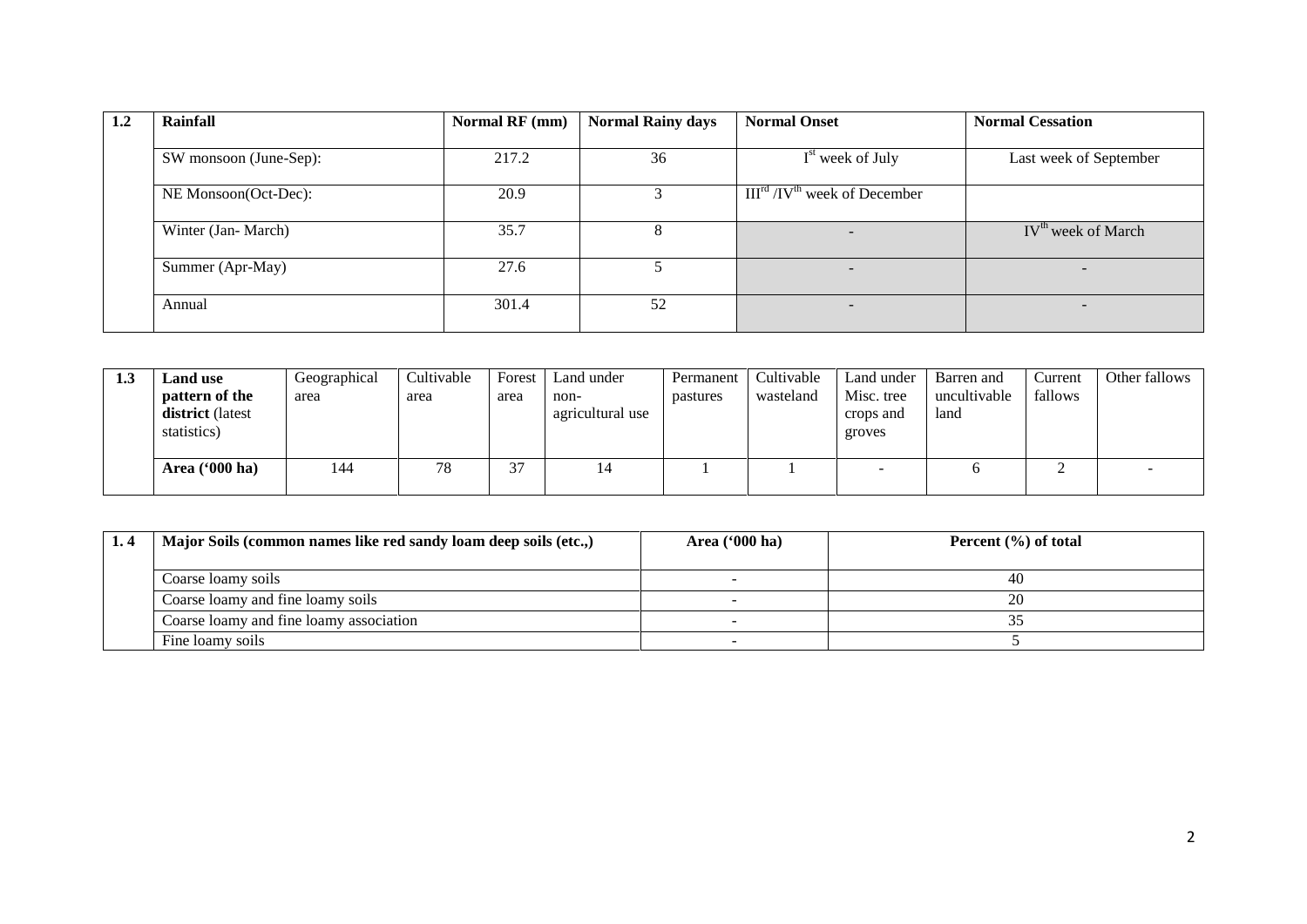| 1.5 | <b>Agricultural land use</b> | Area ('000 ha) | Cropping intensity % |
|-----|------------------------------|----------------|----------------------|
|     | Net sown area                | 78             | 181                  |
|     | Area sown more than once     | 64             |                      |
|     | Gross cropped area           | 143            |                      |

| <b>Irrigation</b>                                                                                          |                           | Area $('000 ha)$ |                                                                                                   |  |  |  |  |
|------------------------------------------------------------------------------------------------------------|---------------------------|------------------|---------------------------------------------------------------------------------------------------|--|--|--|--|
| Net irrigated area                                                                                         | 100.0                     |                  |                                                                                                   |  |  |  |  |
| Gross irrigated area                                                                                       |                           | 139.9            |                                                                                                   |  |  |  |  |
| Rainfed area                                                                                               |                           | 22               |                                                                                                   |  |  |  |  |
| <b>Sources of Irrigation</b>                                                                               | Number                    | Area ('000 ha)   | Percentage of total irrigated area                                                                |  |  |  |  |
| Canals (3% area is canal irrigated)                                                                        |                           |                  |                                                                                                   |  |  |  |  |
| Tanks                                                                                                      | 108                       |                  |                                                                                                   |  |  |  |  |
| Open wells                                                                                                 | 2568                      |                  |                                                                                                   |  |  |  |  |
| Bore wells (Tube well)                                                                                     | 10622                     | 71               |                                                                                                   |  |  |  |  |
| Pump sets                                                                                                  | 9690                      |                  |                                                                                                   |  |  |  |  |
| No. of Tractors                                                                                            | 7786                      |                  |                                                                                                   |  |  |  |  |
| Groundwater availability and use* (Data<br>source: State/Central Ground water<br><b>Department /Board)</b> | No. of blocks/<br>Tehsils | $(\%)$ area      | Quality of water (specify the problem<br>such as high levels of arsenic, fluoride,<br>saline etc) |  |  |  |  |
| Over exploited                                                                                             | $\mathfrak{D}$            | 16               | Fit $(70 \%)$ and marginal $(30 \%)$ water                                                        |  |  |  |  |
| Critical                                                                                                   |                           | 14               | respect to residual<br>with<br>sodium                                                             |  |  |  |  |
| Safe                                                                                                       | 4                         | 70               | carbonate, no problem of salinity, arsenic<br>and flouride in water.                              |  |  |  |  |
| *over-exploited: groundwater utilization > 100%; critical: 90-100%; semi-critical: 70-90%; safe: <70%      |                           |                  |                                                                                                   |  |  |  |  |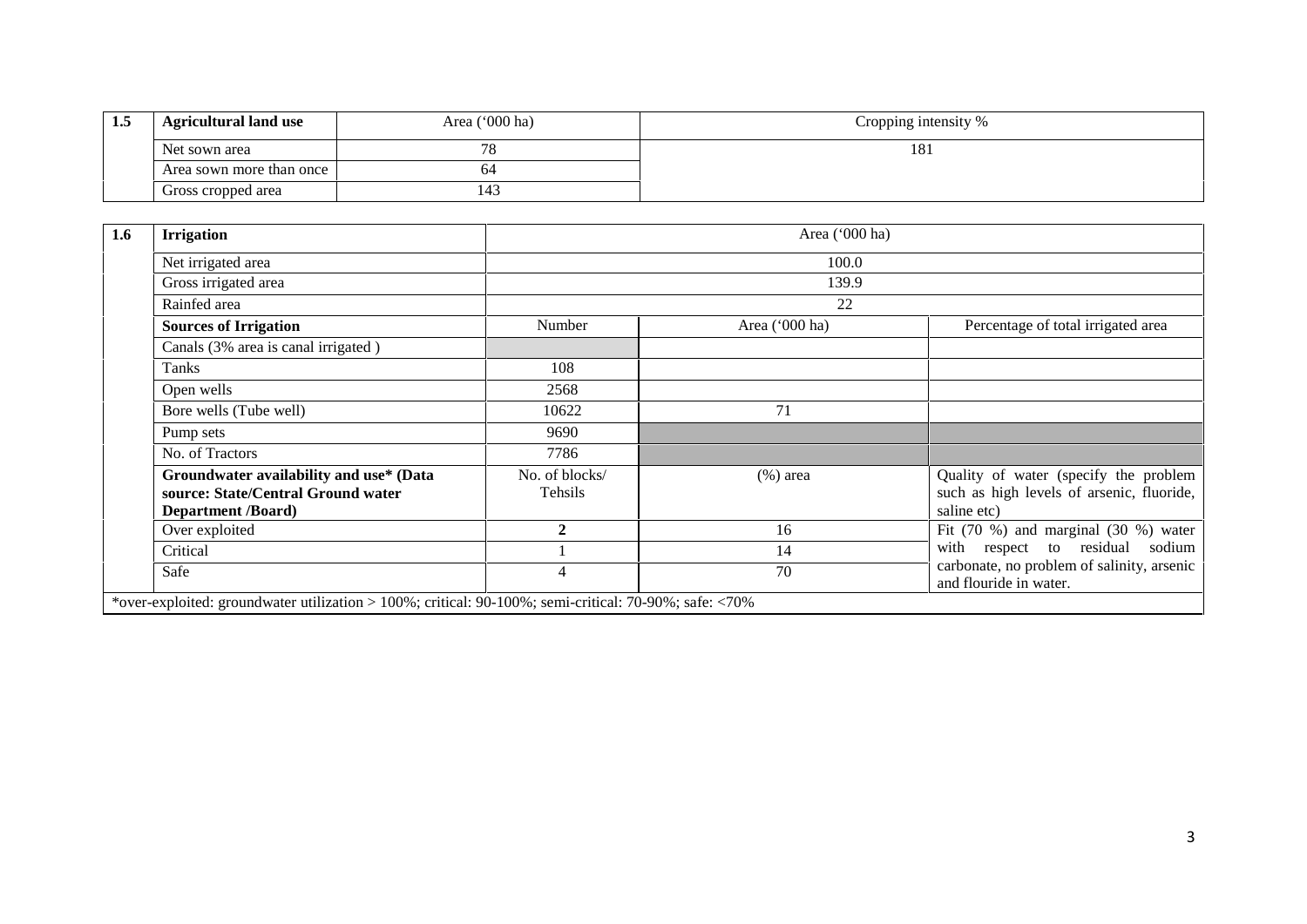# **1.7 Area under major field crops & horticulture (as per latest figures) (2006-07)**

| 1.7 | Major field crops cultivated | Area ('000 ha)   |                |              |                  |                |              |                          |                    |  |
|-----|------------------------------|------------------|----------------|--------------|------------------|----------------|--------------|--------------------------|--------------------|--|
|     |                              |                  | <b>Kharif</b>  |              |                  | Rabi           |              |                          |                    |  |
|     |                              | <b>Irrigated</b> | <b>Rainfed</b> | <b>Total</b> | <b>Irrigated</b> | <b>Rainfed</b> | <b>Total</b> | <b>Summer</b>            | <b>Grand</b> total |  |
|     | Maize/Wheat                  | 2.9              | 19.7           | 22.6         | 27.3             | 2.6            | 29.9         | $\overline{\phantom{a}}$ | 52.5               |  |
|     | Paddy/Sarson                 | 16.5             | 0.149          | 16.649       | 0.654            | 0.059          | 0.713        | $\overline{\phantom{a}}$ | 17.362             |  |
|     | Sugar cane/Taramira          | 1.5              | 0.018          | 1.518        | 0.027            | 0.278          | 0.305        | $\overline{\phantom{a}}$ | 1.823              |  |
|     | Arhar/Gram                   | 0.03             | 0.036          | 0.066        | 0.084            | 0.129          | 0.213        |                          | 0.279              |  |
|     | Fodder/Fodder                | 1.8              | 7.013          | 8.813        | 1.766            | 0.044          | 1.81         | $\overline{\phantom{a}}$ | 10.623             |  |
|     | Sesame/Lentil                | 0.008            | $\blacksquare$ | 0.008        | 0.029            | 0.073          | 0.102        | $\overline{\phantom{a}}$ | 0.11               |  |

| Area ('000 ha) | Production (000 t) | Productivity (kg/ha) |
|----------------|--------------------|----------------------|
| <b>Total</b>   |                    |                      |
| 0.697          | 8.651              | 21520                |
| 1.136          | 117.71             | 14844                |
| 0.673          | 170.06             | 19570                |
| 0.068          | 0.780              | 17328                |
| 0.095          | 0.049              | 1334                 |
|                |                    |                      |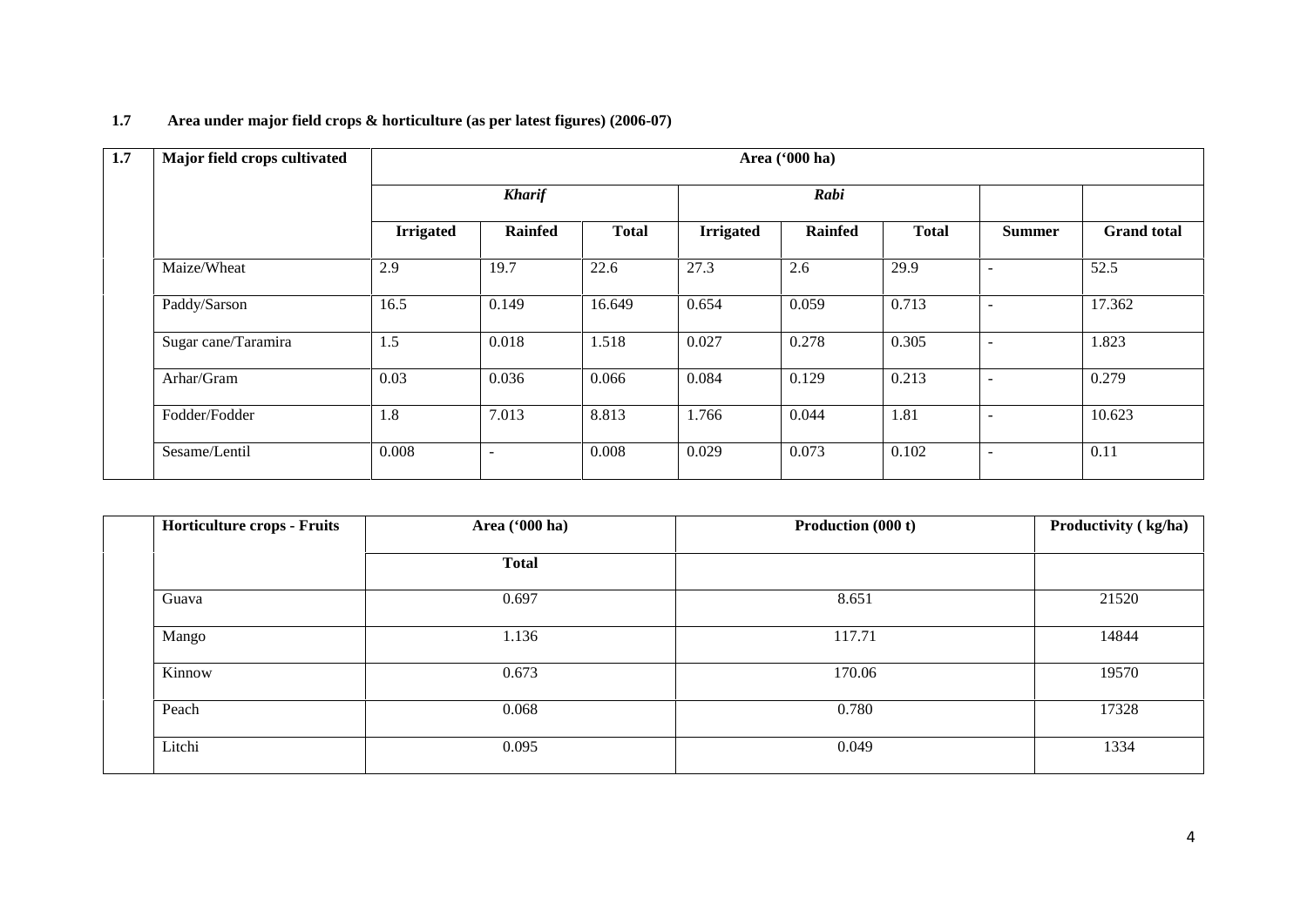| Misc.                        | 0.174                 |  |
|------------------------------|-----------------------|--|
|                              |                       |  |
| Horticulture crops -         | Total                 |  |
| Vegetables                   |                       |  |
| Potato                       | 0.466                 |  |
| Onion                        | 0.026                 |  |
| Winter vegetable             | 0.054                 |  |
| Summer vegetable             | 0.455                 |  |
| Others (specify) Bee keeping | 162 units and 802 box |  |

| 1.8  | Livestock (in number)                                              | <b>Male</b> ('000) | Female ('000)             | Total $(900)$ |
|------|--------------------------------------------------------------------|--------------------|---------------------------|---------------|
|      |                                                                    |                    |                           |               |
|      | Non descriptive Cattle (local low yielding)                        | 6190               | 1990                      | 8180          |
|      | Crossbred cattle                                                   | 4288               | 23226                     | 27514         |
|      | Non descriptive Buffaloes (local low yielding)                     | 1263               | 18837                     | 20100         |
|      | <b>Graded Buffaloes</b>                                            | 7656               | 127138                    | 134794        |
|      | Goat                                                               | 1495               | 5135                      | 6630          |
|      | Sheep                                                              | 62                 | 200                       | 262           |
|      | Others Equine (Horse & Pony)                                       | 222                | 119                       | 371           |
| 1.9  | <b>Poultry</b>                                                     | No. of farms       | Total No. of birds ('000) |               |
|      | Commercial                                                         |                    |                           | 73000         |
|      | Backyard                                                           |                    | 5003                      |               |
| 1.10 | <b>Fisheries (Data source: Chief Planning Officer of district)</b> |                    |                           |               |
|      | A. Capture                                                         |                    |                           |               |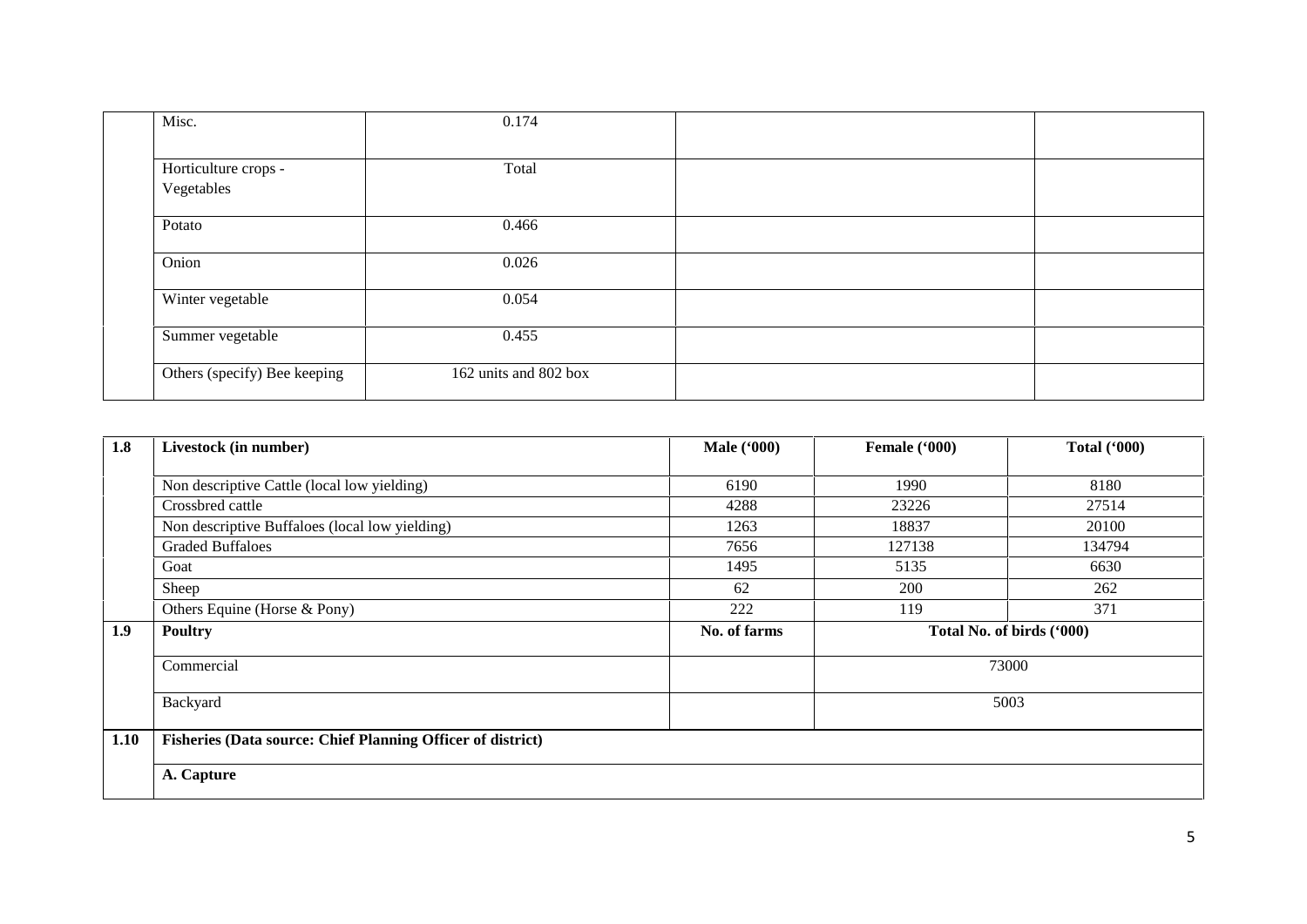| i) Marine (Data Source: Fisheries Department)               | No. of fishermen |                          | <b>Boats</b>           |                          | <b>Nets</b>                              |                                                               | <b>Storage</b><br>facilities (Ice |  |
|-------------------------------------------------------------|------------------|--------------------------|------------------------|--------------------------|------------------------------------------|---------------------------------------------------------------|-----------------------------------|--|
|                                                             |                  |                          | Mechanized             | Non-<br>mechanized       | Mechanized<br>(Trawl nets,<br>Gill nets) | Non-<br>mechanized<br>(Shore Seines,<br>Stake & trap<br>nets) | plants etc.)                      |  |
| ii) Inland (Data Source: Fisheries Department)              |                  | No. farmer owned ponds   |                        |                          | <b>No. of Reservoirs</b>                 |                                                               | No. of village tanks              |  |
|                                                             | 112              |                          |                        | 06                       |                                          | 178                                                           |                                   |  |
| <b>B.</b> Culture                                           |                  |                          |                        |                          |                                          |                                                               |                                   |  |
|                                                             |                  |                          | Water Spread Area (ha) |                          | Yield (t/ha)                             |                                                               | Production ('000 tons)            |  |
| i) Brackish water (Data Source: MPEDA/Fisheries Department) |                  | $\overline{\phantom{a}}$ |                        | $\overline{\phantom{a}}$ |                                          | $\overline{\phantom{a}}$                                      |                                   |  |
| ii) Fresh water (Data Source: Fisheries Department)         |                  | 357.96                   |                        | 6.98                     |                                          | 2.5                                                           |                                   |  |

## **1.11 Production and Productivity of major crops** (2006-07)

| 1.11 | Name of crop   |            | <b>Kharif</b>                                                     | Rabi       |              |            | <b>Summer</b> |            | <b>Total</b> | Crop residue as<br>fodder ('000 |
|------|----------------|------------|-------------------------------------------------------------------|------------|--------------|------------|---------------|------------|--------------|---------------------------------|
|      |                | Production | Productivity                                                      | Production | Productivity | Production | Productivity  | Production | Productivity |                                 |
|      |                | (000 t)    | (kg/ha)                                                           | (000 t)    | (kg/ha)      | (000 t)    | (kg/ha)       | (000 t)    | (kg/ha)      | tons)                           |
|      |                |            | Major Field crops (Crops to be identified based on total acreage) |            |              |            |               |            |              |                                 |
|      |                |            |                                                                   |            |              |            |               |            |              |                                 |
|      | Maize/Wheat    | 59         | 2790                                                              | 212        | 3591         |            |               |            |              |                                 |
|      |                |            |                                                                   |            |              |            |               |            |              |                                 |
|      | Rice/sunflower | 128        | 3455                                                              |            | 1510         |            |               |            |              |                                 |
|      |                |            |                                                                   |            |              |            |               |            |              |                                 |
|      | Sugarcane/     | 18         | 5976                                                              | 21         | 1109         |            |               |            |              |                                 |
|      | Rapeseed and   |            |                                                                   |            |              |            |               |            |              |                                 |
|      | Mustard        |            |                                                                   |            |              |            |               |            |              |                                 |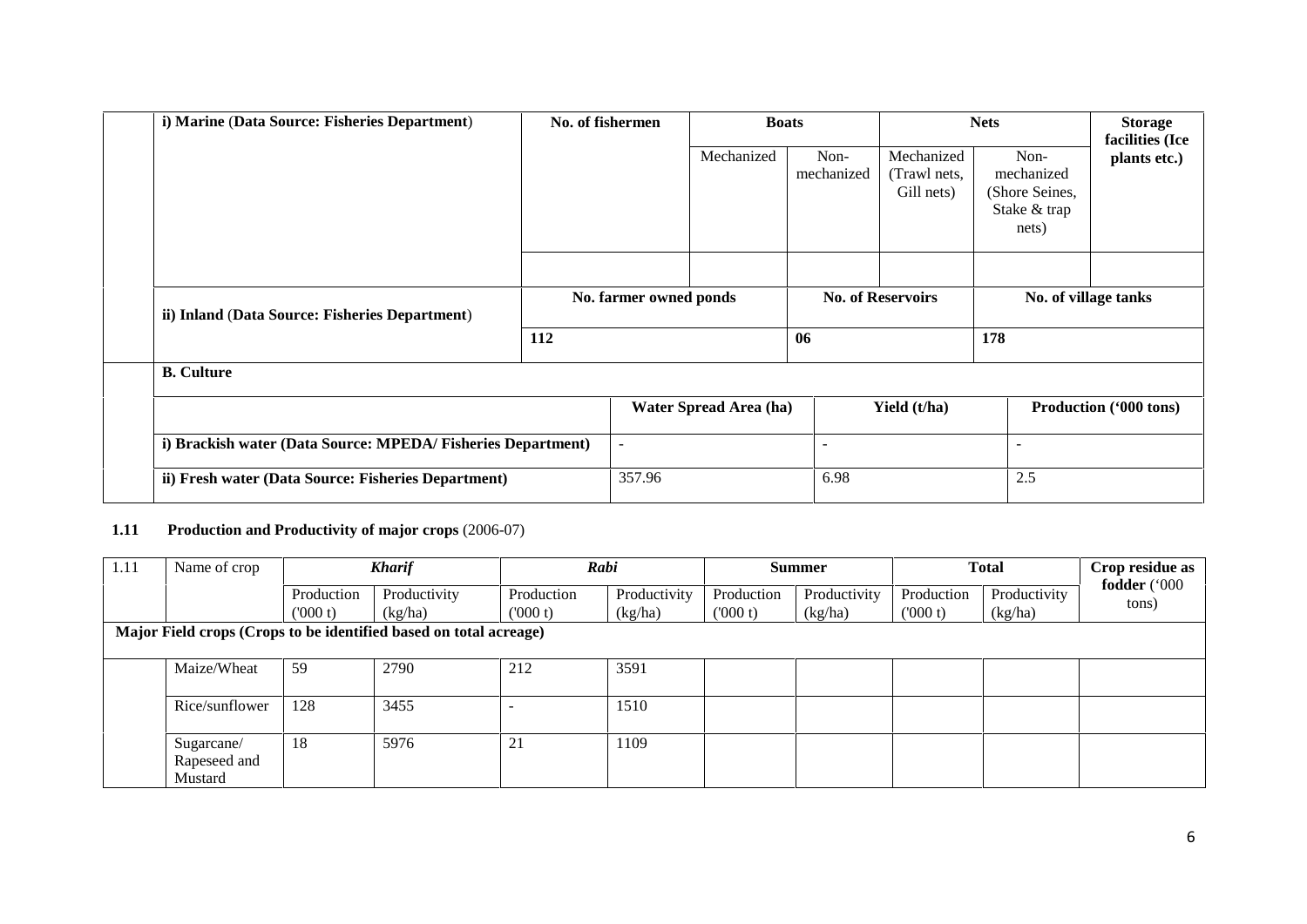|        | Arhar /potato                                                             | 0.1   |  | 9.1 | 18219 |  |  |  |  |
|--------|---------------------------------------------------------------------------|-------|--|-----|-------|--|--|--|--|
|        |                                                                           |       |  |     |       |  |  |  |  |
|        | Major Horticultural crops (Crops to be identified based on total acreage) |       |  |     |       |  |  |  |  |
|        | Guava                                                                     | 12197 |  |     |       |  |  |  |  |
|        | <b>Mango</b>                                                              | 11360 |  |     |       |  |  |  |  |
|        | <b>Kinnow</b>                                                             | 10095 |  |     |       |  |  |  |  |
|        | Peach                                                                     | 1030  |  |     |       |  |  |  |  |
|        | Litchi                                                                    | 950   |  |     |       |  |  |  |  |
|        | Pear                                                                      | 760   |  |     |       |  |  |  |  |
|        | Ber                                                                       | 420   |  |     |       |  |  |  |  |
| Others | Misc.                                                                     | 1740  |  |     |       |  |  |  |  |

| 1.12 | Sowing window for 5<br>major field crops |                                                             |                                                      |                                                                                                                                                                                                                                               |                                                                        |                                                            |
|------|------------------------------------------|-------------------------------------------------------------|------------------------------------------------------|-----------------------------------------------------------------------------------------------------------------------------------------------------------------------------------------------------------------------------------------------|------------------------------------------------------------------------|------------------------------------------------------------|
|      | Kharif-Rainfed                           | Maize (June $20th$ - July                                   | Bajra (F) (March to<br>May)                          | Sesame (First fortnight of July                                                                                                                                                                                                               | Mash (Last week of<br>June to $25^{\text{th}}$ July)                   | Moong (First fortnight<br>of July)                         |
|      | Kharif-Irrigated                         | Maize (Last week of<br>May to End of June)                  | Paddy (May $15th$ to June<br>$5^{\text{th}}$ )       | Sugarcane (Mid February to<br>End of March)                                                                                                                                                                                                   | Sunflower (End of<br>January                                           | Groundnut (Last week of<br>June)                           |
|      | Rabi-Rainfed                             | Wheat (Last week of<br>October to Last week<br>of November) | Raya (mid October to<br>mid November)                | Taramira (whole October)                                                                                                                                                                                                                      | Lentil $(2^{nd}$ fortnight of<br>October to First week<br>of November) | Chickpea (October 10 <sup>th</sup><br>to October $25th$    |
|      | Rabi-Irrigated                           | Wheat (Last week of<br>October to Last week<br>of November) | Potato last week of<br>(September to Mid<br>October) | Rapeseed<br>Mustard<br>and<br>October).<br><b>Taramira</b><br>(whole)<br>Raya (mid October to mid<br>(First)<br>Toria<br>November),<br>fortnight of September), Gobhi<br>Sarson<br>(October<br>$10^{\text{th}}$ to October $20^{\text{th}}$ ) | Barley (October 15 <sup>th</sup><br>to November $15^{\text{th}}$ )     | Chickpea (October $25th$<br>to November $25^{\text{th}}$ ) |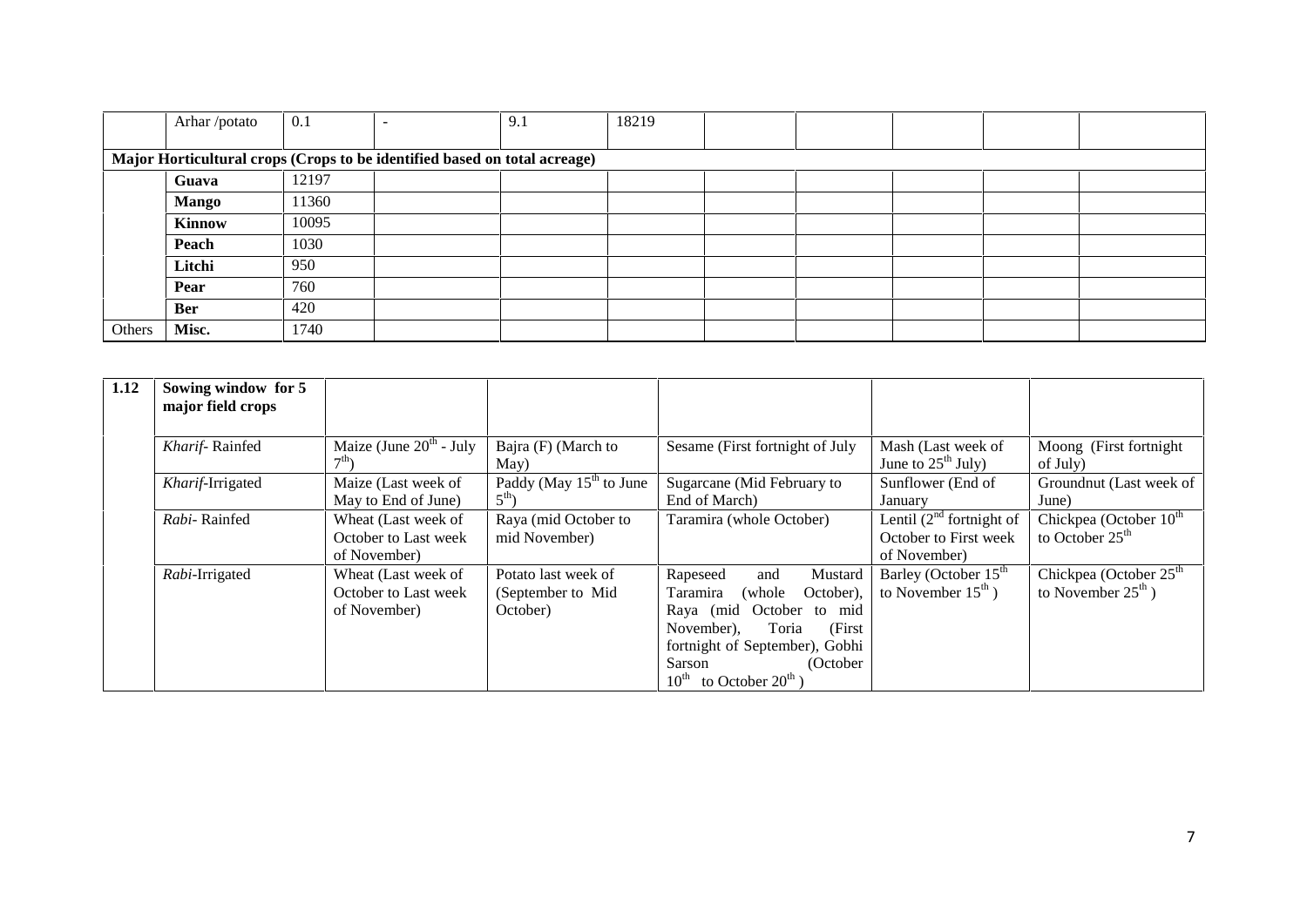| 1.13 | What is the major contingency the district is prone to? (Tick     | <b>Regular</b> | <b>Occasional</b> | <b>None</b> |
|------|-------------------------------------------------------------------|----------------|-------------------|-------------|
|      | mark)                                                             |                |                   |             |
|      | Drought                                                           |                |                   |             |
|      | Flood                                                             |                |                   |             |
|      | Cyclone                                                           |                |                   |             |
|      | Hail storm                                                        |                |                   |             |
|      | Heat wave                                                         |                |                   |             |
|      | Cold wave                                                         |                |                   |             |
|      | Frost                                                             |                |                   |             |
|      | Sea water intrusion                                               |                |                   |             |
|      | Pests and disease outbreak (From last 2-3 years attack of blister |                |                   |             |
|      | beetle particularly on moong and okra)                            |                |                   |             |
|      | Others - Yellow Rust in wheat                                     |                |                   |             |

| 1.14 | Include Digital maps of the district for | Location map of district<br>within State as Annexure I | Location map of district within State as Annexure I | Enclosed: Yes |
|------|------------------------------------------|--------------------------------------------------------|-----------------------------------------------------|---------------|
|      |                                          | Mean annual rainfall as<br>Annexure 2                  | Mean annual rainfall as Annexure 2                  | Enclosed: No  |
|      |                                          | Soil map as Annexure 3                                 | Soil map as Annexure 3                              | Enclosed: No  |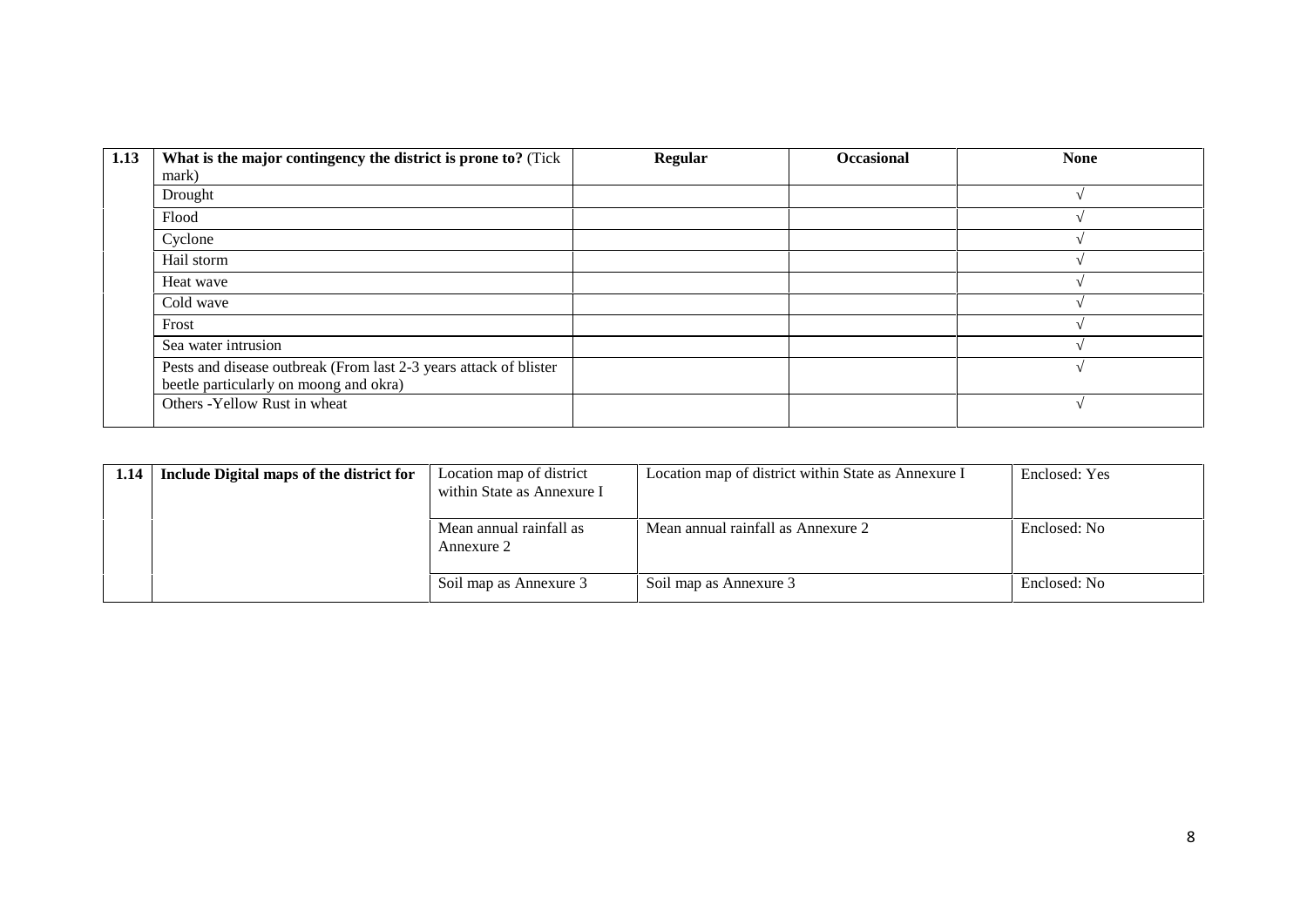

Annexure I Location map of Mohali district within Punjab State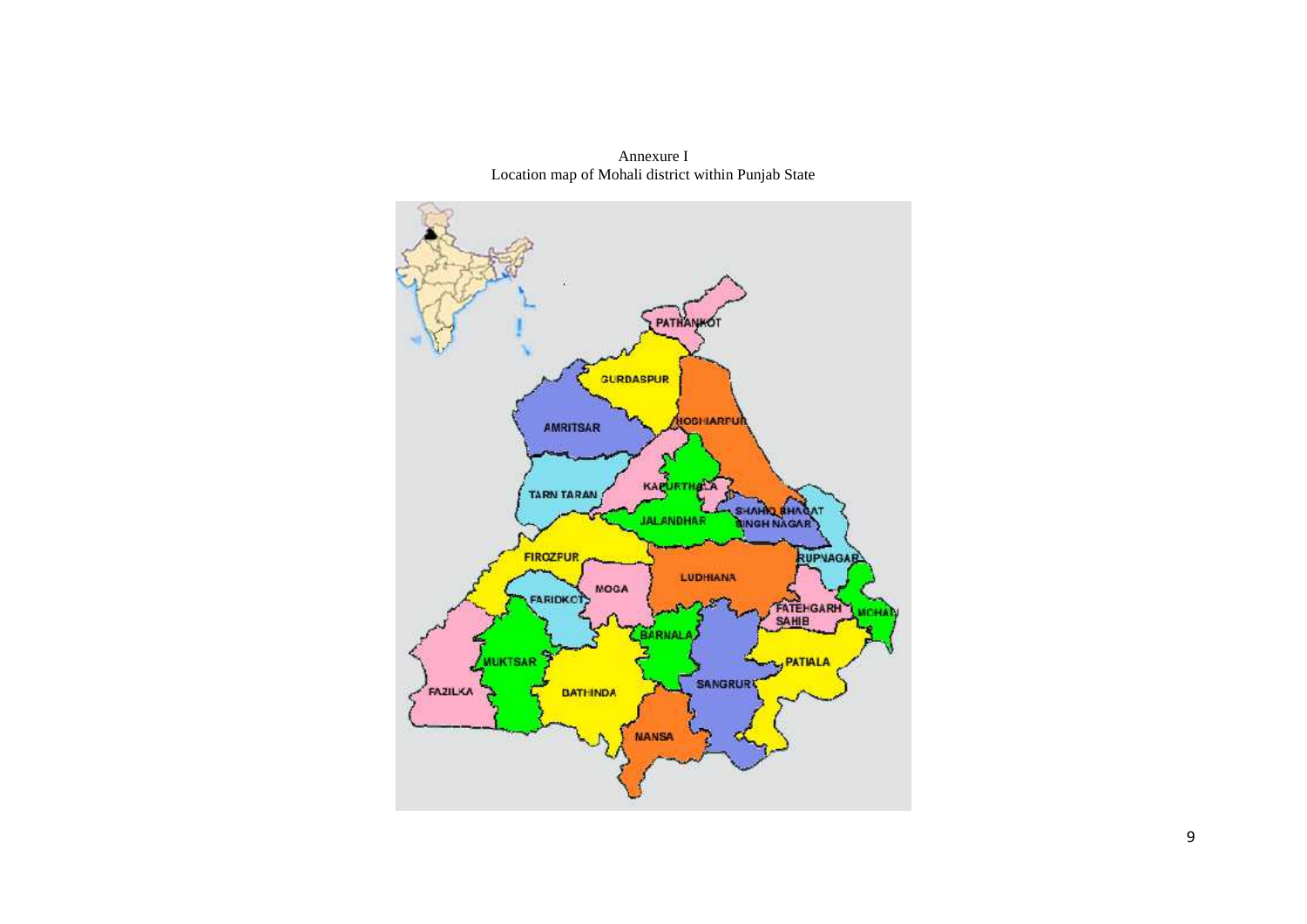## **2.0 Strategies for weather related contingencies**

### **2.1 Drought**

#### **2.1.1 Rainfed situation**

| <b>Condition</b>                                  |                                                          |                                                                 | <b>Suggested Contingency measures</b>                                                                                                       |                           |                                     |
|---------------------------------------------------|----------------------------------------------------------|-----------------------------------------------------------------|---------------------------------------------------------------------------------------------------------------------------------------------|---------------------------|-------------------------------------|
| <b>Early season</b><br>drought (delayed<br>onset) | <b>Major Farming</b><br>situation                        | <b>Normal Crop/cropping system</b>                              | Change in crop/cropping<br>system                                                                                                           | <b>Agronomic measures</b> | <b>Remarks</b> on<br>Implementation |
| Delay by 2 weeks                                  | Medium rainfall<br>deep loamy sandy<br>soils             | Maize/moong/fallow-<br>wheat/mustard/chickpea                   | Moong/fallow-wheat/ mustard/<br>chickpea:<br>No change                                                                                      | No change                 | $\sim$                              |
| 3 <sup>rd</sup> week of July                      |                                                          | Maize/sesame/fallow-<br>wheat+raya<br>/chickpea/barley/taramira | Maize (F)-wheat +raya /barley<br>/chickpea<br>maize (PMH 2 and JH 3459),<br>gram (PDG 4 and PDG 3)                                          |                           | $\sim$                              |
|                                                   |                                                          | Pearlmillet-wheat/barley<br>/chickpea                           | Pearlmillet-barley/chickpea gram<br>(PDG 4 and PDG 3)                                                                                       |                           | $\sim$                              |
|                                                   | Medium rainfall<br>deep sandy loam to<br>clay loam soils | Maize/mash/-wheat/mustard<br>/chickpea                          | Maize/mash/-wheat/mustard<br>/chickpea/ gram (PDG 4 and<br>$PDG$ 3)<br>Maize (PMH 2 and JH 3459) and<br>Moongbean (ML 818 and P A U<br>911) | No change                 | $\sim$                              |
|                                                   |                                                          | Maize/mash-wheat+raya<br>/chickpea/Barley/Taramira              | Toria (PBT 37)<br>raya (PBR 210 and PBR 97)<br>gobhi sarson (PGSH 51 and GSL<br>2), gram (PDG 4 and PDG 3)                                  |                           | $\blacksquare$                      |
|                                                   |                                                          | Pearlmillet-wheat/barley<br>/chickpea                           | Pearlmillet (FCB 164 and FBC<br>16), PBW 509 and PBW 590<br>gram (PDG 4 and PDG 3)                                                          |                           | $\sim$                              |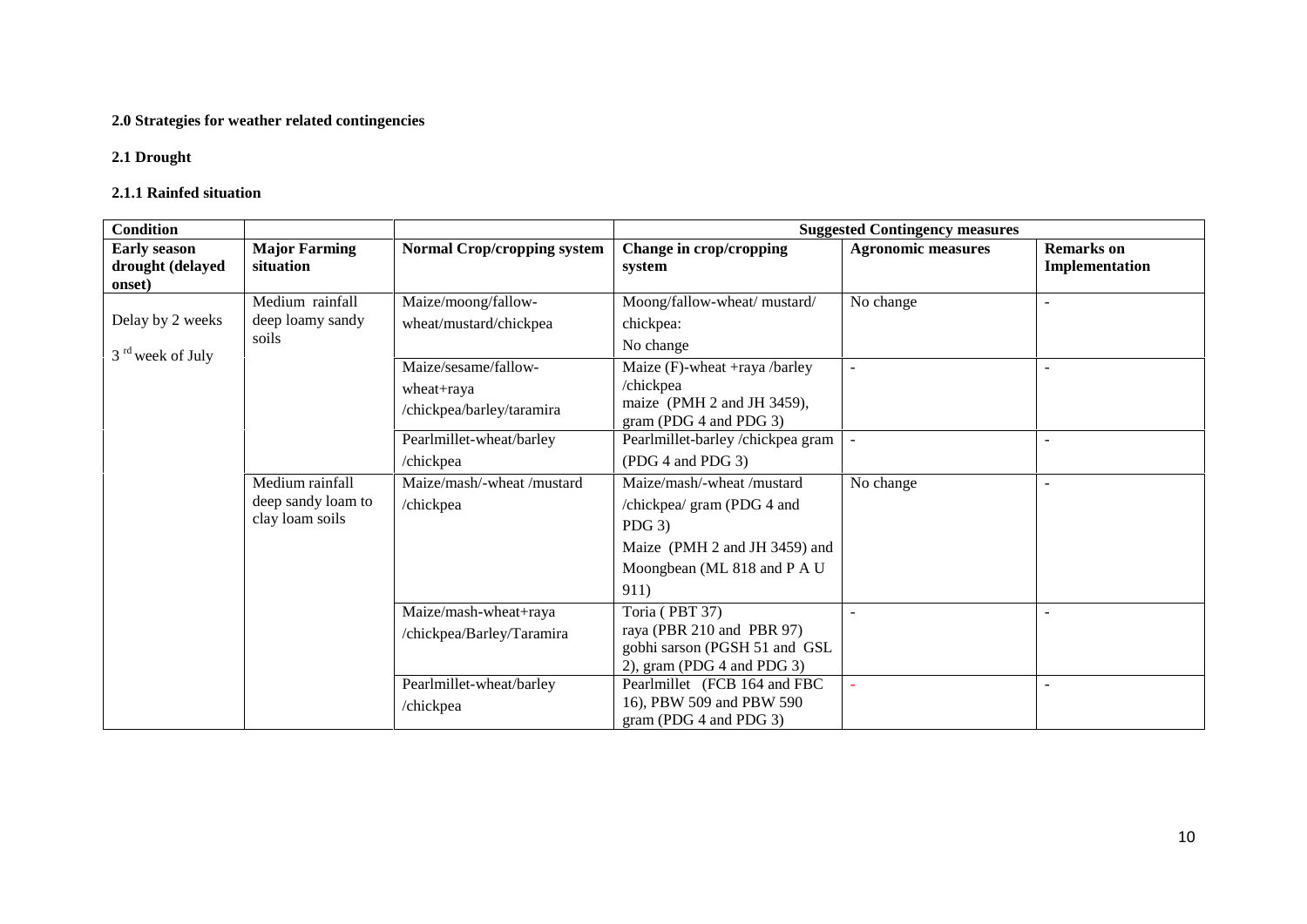| <b>Condition</b>                                  |                                              |                                                             |                                      | <b>Suggested Contingency measures</b>                                                                                                                                                                                                                                                                                           |                                     |
|---------------------------------------------------|----------------------------------------------|-------------------------------------------------------------|--------------------------------------|---------------------------------------------------------------------------------------------------------------------------------------------------------------------------------------------------------------------------------------------------------------------------------------------------------------------------------|-------------------------------------|
| <b>Early season</b><br>drought (delayed<br>onset) | <b>Major Farming</b><br>situation            | <b>Normal Crop/cropping system</b>                          | Change in<br>crop/cropping<br>system | <b>Agronomic measures</b>                                                                                                                                                                                                                                                                                                       | <b>Remarks</b> on<br>Implementation |
| Delay by 4 weeks<br>$2nd$ week of                 | Medium rainfall<br>deep loamy sandy<br>soils | Maize/moong/fallow-<br>wheat/mustard/chickpea               |                                      | For Kharif:<br>1. Increase row spacing<br>Thinning of crop<br>3. Use of local available plant<br>material for mulch                                                                                                                                                                                                             | $\sim$                              |
| <b>August</b>                                     |                                              | Maize/Sesame/fallow-wheat+raya<br>/chickpea/barley/taramira |                                      | For Rabi:<br>1. Harvest<br>maize<br>crop<br>at<br>physiological maturity in order to<br>soil<br>moisture<br>conserve<br>ploughing<br>immediately<br>and<br>planking the field.<br>2. Deep sowing with minimum soil<br>load on seed<br>Prefer presoaked seed for sowing<br>4. Drill half N and full P before<br>sowing with pora |                                     |
|                                                   |                                              | Pearlmillet-wheat/barley/chickpea                           | $\sim$                               | $\overline{a}$                                                                                                                                                                                                                                                                                                                  | $\sim$                              |
|                                                   |                                              | Maize/moong/fallow-<br>Wheat/mustard/chickpea               | $\overline{a}$                       |                                                                                                                                                                                                                                                                                                                                 | $\overline{a}$                      |
|                                                   | Medium rainfall<br>deep sandy loam to        | Maize/mash/-wheat/mustard<br>/chickpea                      | $\sim$                               | ÷,                                                                                                                                                                                                                                                                                                                              | $\blacksquare$                      |
|                                                   | clay loam soils                              | Maize/mash-wheat+Raya<br>/chickpea/barley/taramira          | $\sim$                               | $\sim$                                                                                                                                                                                                                                                                                                                          | $\mathbf{r}$                        |
|                                                   |                                              | Pearlmillet-wheat/barley/chickpea                           | $\sim$                               | $\sim$                                                                                                                                                                                                                                                                                                                          | $\sim$                              |
|                                                   |                                              | Maize/mash/-wheat/mustard<br>/chickpea                      | $\overline{a}$                       | $\sim$                                                                                                                                                                                                                                                                                                                          | $\sim$                              |
|                                                   |                                              | Maize/mash-wheat+raya<br>/chickpea/barley/taramira          |                                      | ÷.                                                                                                                                                                                                                                                                                                                              | $\sim$                              |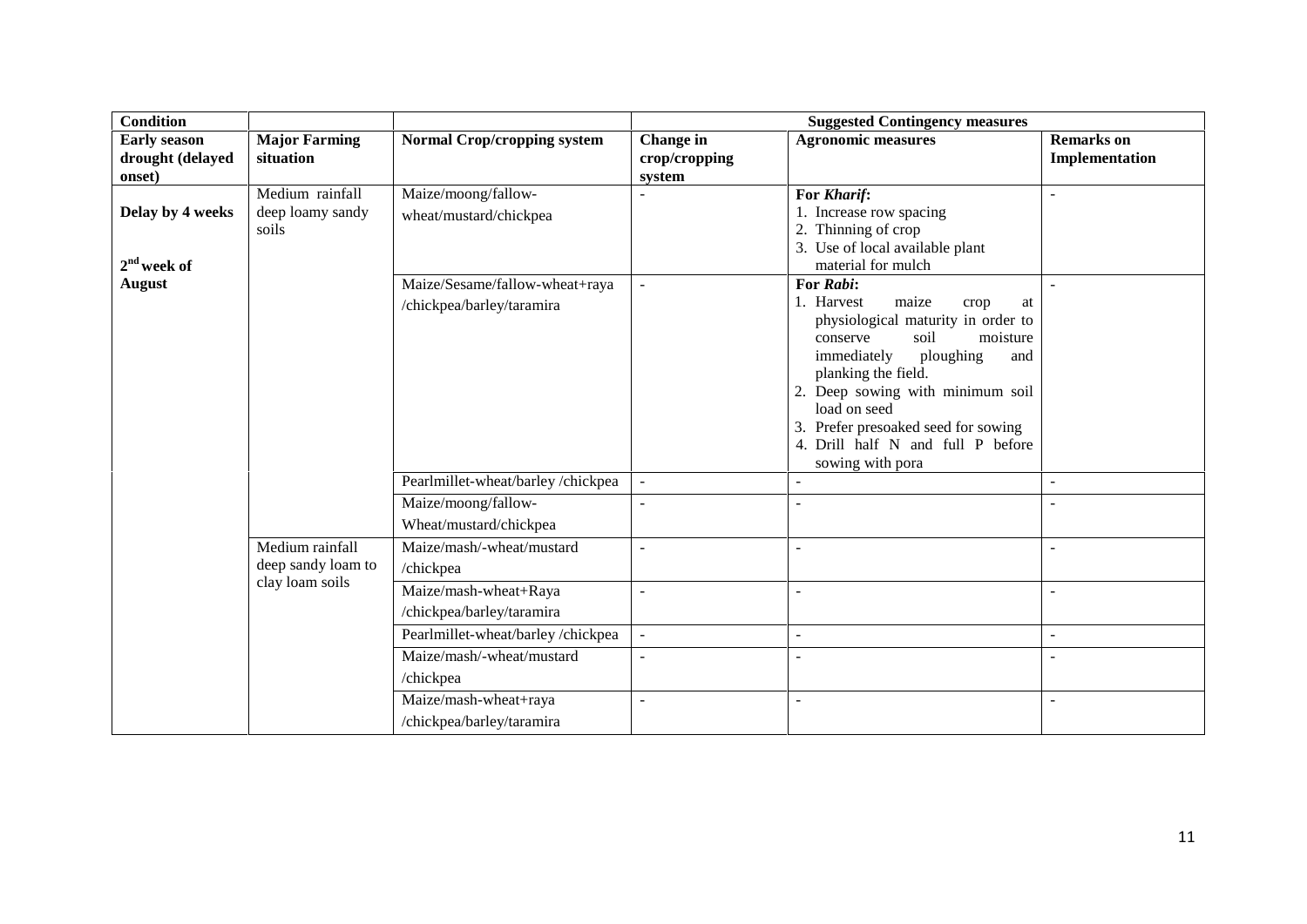| <b>Condition</b>                                   |                                              |                                                                 |                                                                        | <b>Suggested Contingency measures</b>                                                                                                                                                                                                                                                                                         |                                  |
|----------------------------------------------------|----------------------------------------------|-----------------------------------------------------------------|------------------------------------------------------------------------|-------------------------------------------------------------------------------------------------------------------------------------------------------------------------------------------------------------------------------------------------------------------------------------------------------------------------------|----------------------------------|
| <b>Early season</b><br>drought (delayed<br>onset)  | <b>Major Farming</b><br>situation            | <b>Normal Crop/cropping</b><br>system                           | Change in crop/cropping<br>system                                      | <b>Agronomic measures</b>                                                                                                                                                                                                                                                                                                     | <b>Remarks on Implementation</b> |
| Delay by 6 weeks<br>4 <sup>th</sup> week of August | Medium rainfall<br>deep loamy sandy<br>soils | Maize/moong/fallow-<br>wheat/mustard/chickpea                   | Maize (F) J 1006 /<br>pearlmillet (F) FCB 1 and<br>PCB 164 /cowpea (F) | For Kharif:<br>1. Increase row spacing<br>2. Thinning of crop<br>3. Use of local available plant<br>material for mulch                                                                                                                                                                                                        |                                  |
|                                                    |                                              | Maize/sesame/fallow-<br>wheat+raya<br>/chickpea/barley/taramira | $\sim$                                                                 | For Rabi:<br>1. Harvest maize crop<br>at<br>physiological<br>maturity.<br>In<br>order<br>conserve<br>soil<br>to<br>moisture immediately plough<br>and plank the field.<br>2. Deep sowing with minimum<br>soil load on seed<br>3. Prefer presoaked seed for<br>sowing<br>4. Drill half N and full P before<br>sowing with pora |                                  |
|                                                    |                                              | Pearlmillet-wheat/barley<br>/chickpea                           | $\blacksquare$                                                         |                                                                                                                                                                                                                                                                                                                               |                                  |
|                                                    | Medium rainfall<br>deep sandy loam to        | Maize/mash/-wheat<br>/mustard /chickpea                         | $\sim$                                                                 | ÷,                                                                                                                                                                                                                                                                                                                            | $\blacksquare$                   |
|                                                    | clay loam soils                              | Maize/mash-wheat+raya<br>/chickpea/Barley/taramira              | $\sim$                                                                 | L.                                                                                                                                                                                                                                                                                                                            | $\sim$                           |
|                                                    |                                              | Pearlmillet-wheat/barley<br>/chickpea                           | $\blacksquare$                                                         | $\blacksquare$                                                                                                                                                                                                                                                                                                                | $\sim$                           |
|                                                    |                                              | Maize/mash/-wheat<br>/mustard /chickpea                         | $\sim$                                                                 | $\overline{a}$                                                                                                                                                                                                                                                                                                                | $\sim$                           |
|                                                    |                                              | Maize/mash-wheat+raya<br>/chickpea/barley/taramira              | $\sim$                                                                 |                                                                                                                                                                                                                                                                                                                               |                                  |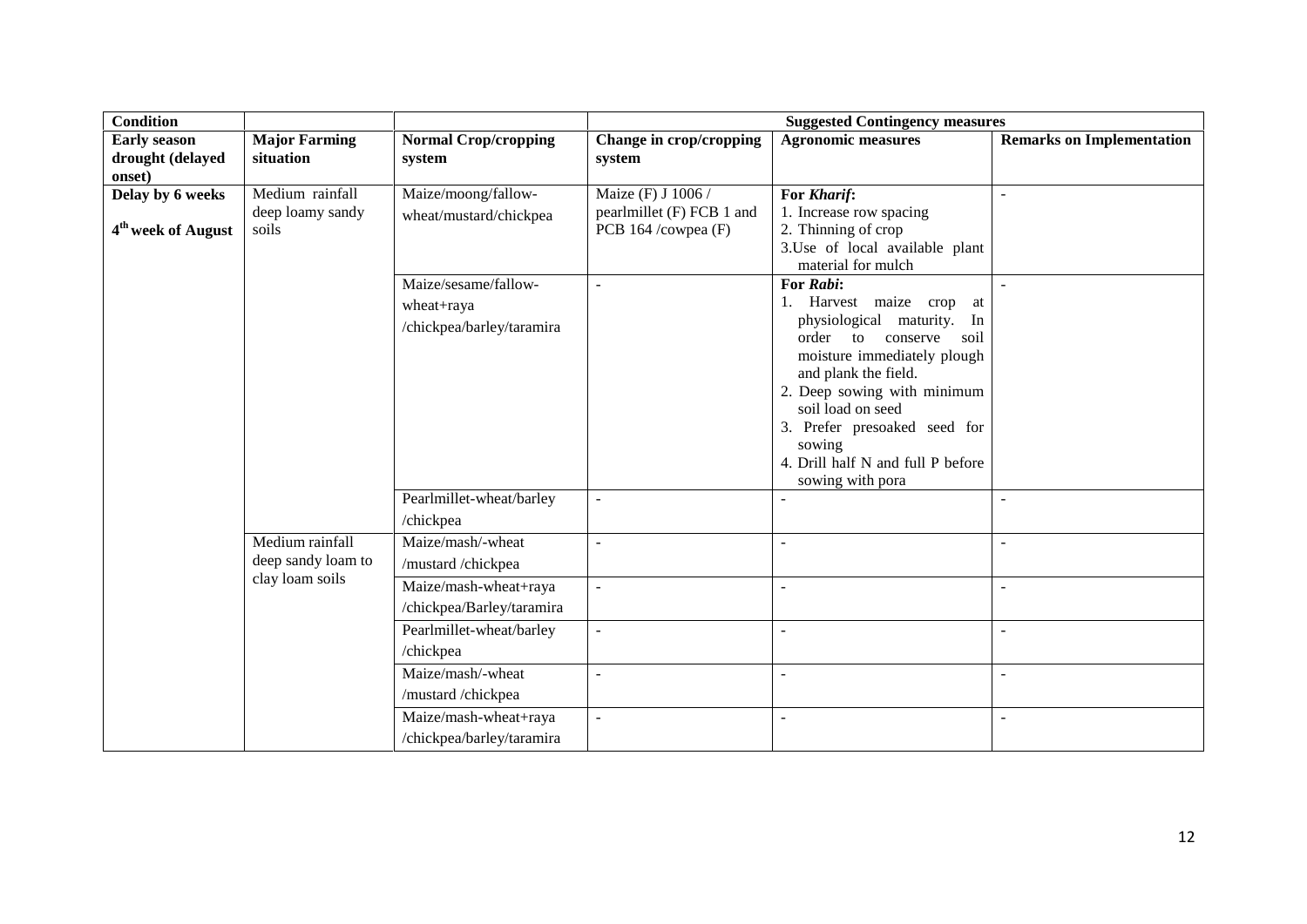| <b>Condition</b>                                  |                                              |                                                                    |                                                                                                               | <b>Suggested Contingency measures</b>                                                                                                                                                                                                                                                                                     |                                     |
|---------------------------------------------------|----------------------------------------------|--------------------------------------------------------------------|---------------------------------------------------------------------------------------------------------------|---------------------------------------------------------------------------------------------------------------------------------------------------------------------------------------------------------------------------------------------------------------------------------------------------------------------------|-------------------------------------|
| <b>Early season</b><br>drought (delayed<br>onset) | <b>Major Farming</b><br>situation            | <b>Normal Crop/cropping</b><br>system                              | Change in crop/cropping system                                                                                | <b>Agronomic measures</b>                                                                                                                                                                                                                                                                                                 | <b>Remarks</b> on<br>Implementation |
| Delay by 8 weeks<br>$2nd$ week of                 | Medium rainfall<br>deep loamy sandy<br>soils | Maize/moong/fallow-<br>wheat/mustard/chickpea                      | Maize $(F)/$ pearl millet $(F)$<br>/ $\text{cowpea}$ (F)                                                      | For Kharif:<br>Use of local available plant<br>material for mulch                                                                                                                                                                                                                                                         |                                     |
| <b>September</b>                                  |                                              | Maize/sesame/fallow-wheat<br>$+$ raya<br>/chickpea/barley/taramira | Fallow-toria+ gobhisarson<br>(Toria in mid September and<br>intercropping of gobhi sarson in<br>mid November) | For Rabi:<br>1. Harvest maize crop at<br>physiological maturity. In<br>order to conserve soil<br>moisture<br>immediately<br>plough and plank the<br>field.<br>2.Deep<br>sowing<br>with<br>minimum soil load on<br>seed<br>3. Prefer presoaked seed for<br>sowing<br>4.Drill half N and full P<br>before sowing with pora- |                                     |
|                                                   |                                              | Pearl millet-wheat/barley<br>/chickpea                             | $\blacksquare$                                                                                                |                                                                                                                                                                                                                                                                                                                           |                                     |
|                                                   | Medium rainfall<br>deep sandy loam to        | Maize/mash/-wheat /mustard<br>/chickpea                            | $\overline{\phantom{a}}$                                                                                      | $\overline{\phantom{a}}$                                                                                                                                                                                                                                                                                                  | $\sim$                              |
|                                                   | clay loam soils                              | $Maize/mash$ -wheat + raya<br>/chickpea/barley/taramira            | $\overline{\phantom{a}}$                                                                                      | $\mathbb{L}$                                                                                                                                                                                                                                                                                                              | $\sim$                              |
|                                                   |                                              | Pearl millet-wheat/barley<br>/chickpea                             | $\sim$                                                                                                        | $\overline{\phantom{a}}$                                                                                                                                                                                                                                                                                                  |                                     |
|                                                   |                                              | Maize/mash/-wheat/mustard<br>/chickpea                             | $\sim$                                                                                                        | $\overline{\phantom{a}}$                                                                                                                                                                                                                                                                                                  |                                     |
|                                                   |                                              | Maize/mash-wheat + raya<br>/chickpea/barley/taramira               | $\overline{\phantom{a}}$                                                                                      | $\overline{\phantom{a}}$                                                                                                                                                                                                                                                                                                  |                                     |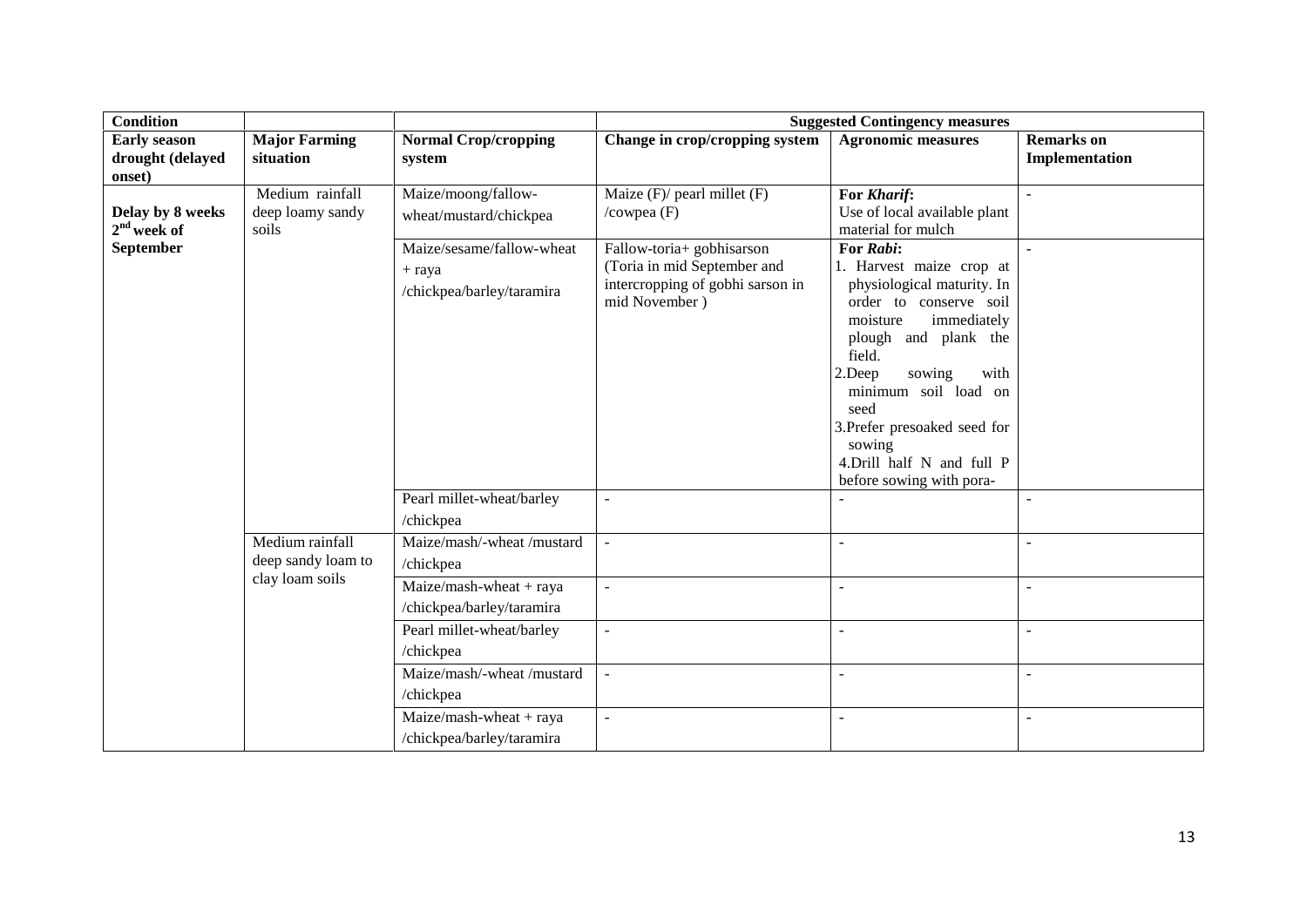| <b>Condition</b>                          |                      | <b>Suggested Contingency measures</b> |                    |                                                |                                  |  |
|-------------------------------------------|----------------------|---------------------------------------|--------------------|------------------------------------------------|----------------------------------|--|
| Early season drought                      | <b>Major Farming</b> | <b>Normal Crop/cropping</b>           | Crop management    | Soil nutrient &                                | <b>Remarks on Implementation</b> |  |
| (Normal onset)                            | situation            | system                                |                    | moisture conservation                          |                                  |  |
|                                           |                      |                                       |                    | measues                                        |                                  |  |
|                                           | Medium rainfall      | Maize/moong/fallow-                   | Re-sowing of maize | Use local available plant                      | $\sim$                           |  |
| Normal onset                              | deep loamy sandy     | wheat/mustard/chickpea                |                    | material for mulch                             |                                  |  |
| followed by 15-20                         | soils                |                                       | Thinning of crop   |                                                |                                  |  |
| days dry spell after<br>sowing leading to |                      |                                       | Weeding            | Apply 50% N through<br>organic and 50% through |                                  |  |
| poor                                      |                      |                                       |                    | inorganic source                               |                                  |  |
| germination/crop                          |                      | Maize/sesame/fallow-wheat +           |                    |                                                | $\overline{a}$                   |  |
| stand etc.                                |                      | raya /chickpea /barley/taramira       |                    |                                                |                                  |  |
|                                           |                      | Pearl millet-wheat/barley             |                    | $\blacksquare$                                 | $\blacksquare$                   |  |
|                                           |                      |                                       |                    |                                                |                                  |  |
|                                           |                      | /chickpea                             |                    |                                                |                                  |  |
|                                           | Medium rainfall      | Maize/mash/-wheat/mustard             | Re-sowing of maize | Use local available plant                      | $\blacksquare$                   |  |
|                                           | deep sandy loam to   | /chickpea                             |                    | material for mulch                             |                                  |  |
|                                           | clay loam            |                                       | Thinning of crop   | Apply 50% N through                            |                                  |  |
|                                           |                      |                                       | Weeding            | organic and 50% through                        |                                  |  |
|                                           |                      |                                       |                    | inorganic source                               |                                  |  |
|                                           |                      | $Maize/mash$ -wheat + raya            |                    |                                                | ۰                                |  |
|                                           |                      | /chickpea/barley/taramira             |                    |                                                |                                  |  |
|                                           |                      | Pearl millet-wheat/barley             | $\sim$             | $\overline{a}$                                 | ٠                                |  |
|                                           |                      | /chickpea                             |                    |                                                |                                  |  |
|                                           |                      |                                       |                    |                                                |                                  |  |
|                                           |                      | Maize/mash/-wheat/mustard             | $\blacksquare$     | $\overline{\phantom{a}}$                       | ٠                                |  |
|                                           |                      | /chickpea                             |                    |                                                |                                  |  |
|                                           |                      | $Maize/mash$ -wheat + raya            | $\sim$             | $\overline{\phantom{a}}$                       | ٠                                |  |
|                                           |                      | /chickpea/barley/taramira             |                    |                                                |                                  |  |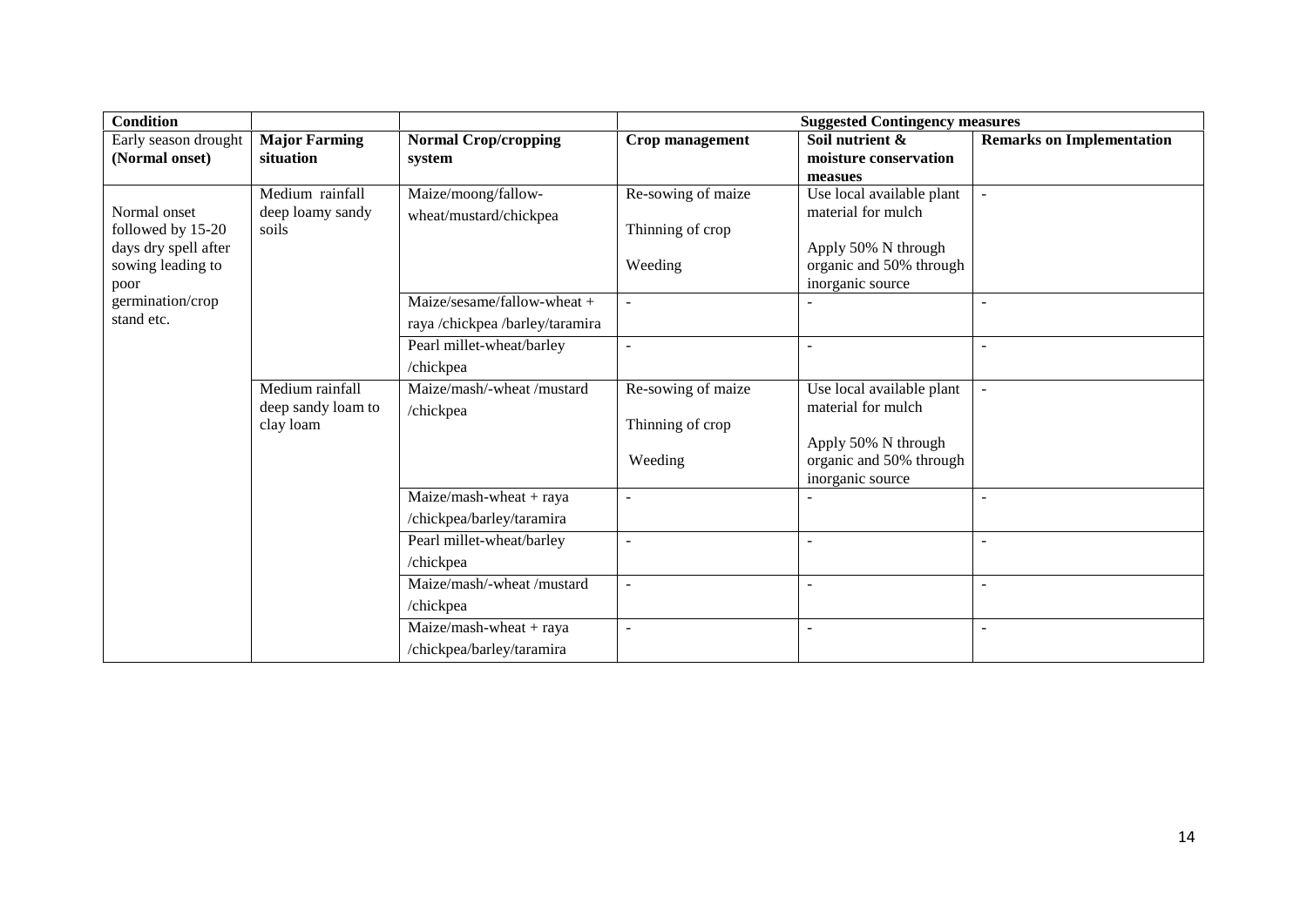| <b>Condition</b>                       |                      |                                 |                                | <b>Suggested Contingency measures</b>       |                   |
|----------------------------------------|----------------------|---------------------------------|--------------------------------|---------------------------------------------|-------------------|
| Mid season                             | <b>Major Farming</b> | <b>Normal Crop/cropping</b>     | <b>Crop management</b>         | Soil nutrient &                             | <b>Remarks</b> on |
| drought (long dry                      | situation            | system                          |                                | moisture conservation                       | Implementation    |
| spell, consecutive 2<br>weeks rainless |                      |                                 |                                | measures                                    |                   |
| $(>2.5$ mm) period)                    |                      |                                 |                                |                                             |                   |
|                                        | Medium rainfall      | Maize/moong/fallow-             | Every third row in case of     | Use local available plant                   | $\blacksquare$    |
| At vegetative stage                    | deep loamy sand to   | wheat/mustard/chickpea          | maize/bajra can be thinned out | material for mulch                          |                   |
|                                        | sandy soils          |                                 | and use as fodder(1/3 rd       |                                             |                   |
|                                        |                      |                                 | population)                    | Apply 50% N through                         |                   |
|                                        |                      |                                 | Use anti transpirant           | organic and 50% through<br>inorganic source |                   |
|                                        |                      |                                 |                                |                                             |                   |
|                                        |                      |                                 | Life saving irrigation, if     |                                             |                   |
|                                        |                      |                                 | available                      |                                             |                   |
|                                        |                      | Maize/sesame/fallow-wheat +     |                                |                                             | $\blacksquare$    |
|                                        |                      | raya /chickpea /barley/taramira |                                |                                             |                   |
|                                        |                      | Pearl millet-wheat/barley       |                                |                                             | $\blacksquare$    |
|                                        |                      | /chickpea                       |                                |                                             |                   |
|                                        | Medium rainfall      | Maize/mash/-wheat /mustard      |                                |                                             | $\overline{a}$    |
|                                        | deep sandy loam to   | /chickpea                       |                                |                                             |                   |
|                                        | clay loam            | $Maize/mash$ -wheat + raya      |                                |                                             |                   |
|                                        |                      | /chickpea/barley/taramira       |                                |                                             |                   |
|                                        |                      | Pearl millet-wheat/barley       |                                |                                             |                   |
|                                        |                      | /chickpea                       |                                |                                             |                   |
|                                        |                      | Maize/mash/-wheat /mustard      |                                |                                             |                   |
|                                        |                      | /chickpea                       |                                |                                             |                   |
|                                        |                      | $Maize/mash$ -wheat + raya      |                                |                                             |                   |
|                                        |                      | /chickpea/barley/Taramira       |                                |                                             |                   |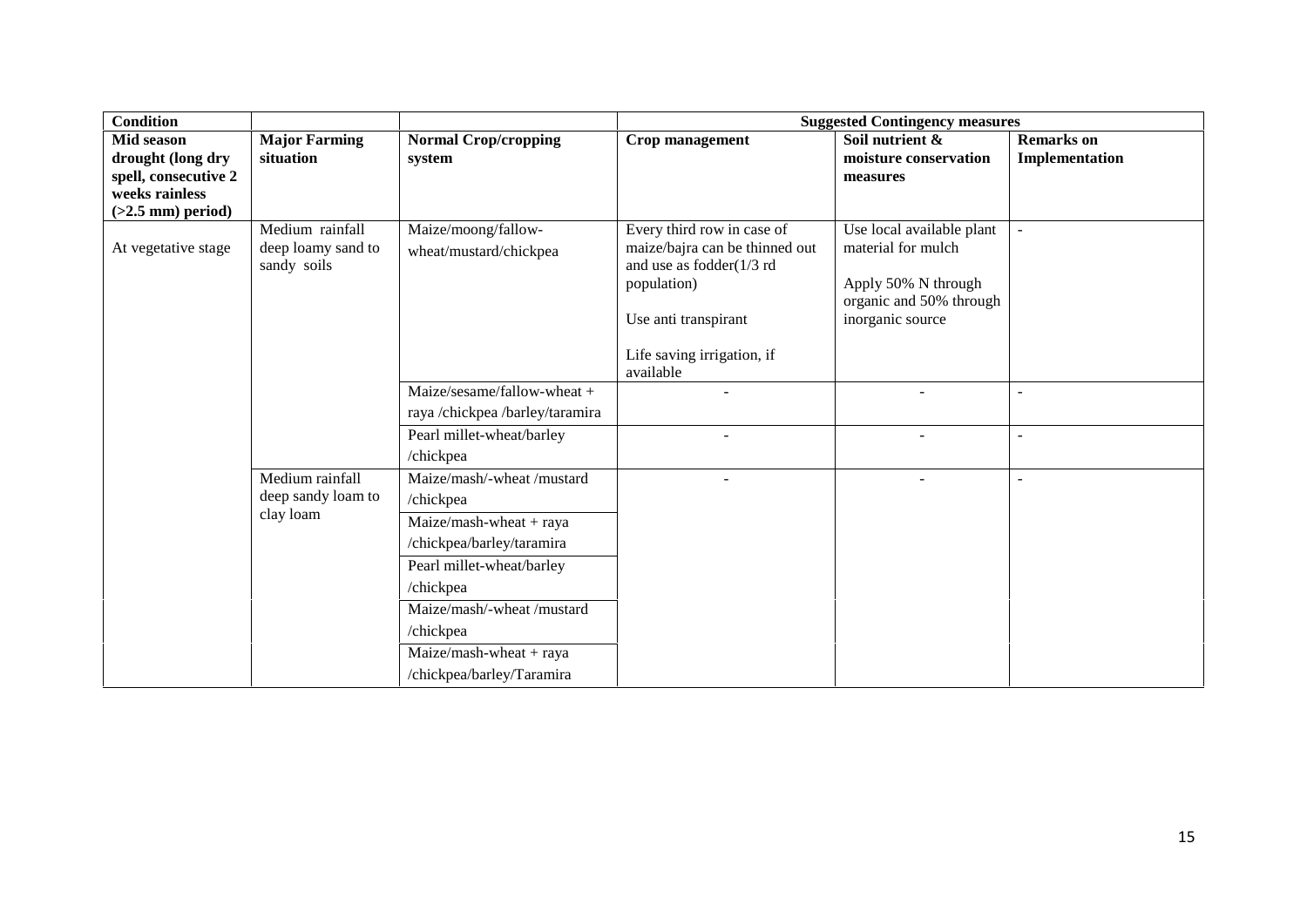| Mid season<br>drought (long dry | <b>Major Farming</b><br>situation                        | <b>Normal Crop/cropping</b><br>system                                                                                                                                                                                                           | Crop management                                                                                                                                                                                                                                                   | Soil nutrient &<br>moisture conservation                                                                                          | <b>Remarks on Implementation</b> |
|---------------------------------|----------------------------------------------------------|-------------------------------------------------------------------------------------------------------------------------------------------------------------------------------------------------------------------------------------------------|-------------------------------------------------------------------------------------------------------------------------------------------------------------------------------------------------------------------------------------------------------------------|-----------------------------------------------------------------------------------------------------------------------------------|----------------------------------|
| spell)                          |                                                          |                                                                                                                                                                                                                                                 |                                                                                                                                                                                                                                                                   | measues                                                                                                                           |                                  |
| At flowering/<br>fruiting stage | Medium rainfall<br>deep loamy sand to<br>sandy soils     | Maize/moong/fallow-<br>wheat/mustard/chickpea<br>Maize/sesame/fallow-wheat +<br>raya /chickpea /barley/taramira                                                                                                                                 | If grain setting has occurred in<br>maize, the tassels can be cut<br>down to reduce transpiration<br>life<br>saving<br>irrigation,<br>if<br>available<br>Green gram and blackgram can<br>be incorporated as green<br>manure & conserve moisture<br>for rabi crops | Use local available plant<br>material for mulch<br>Apply 50% N through<br>50%<br>and<br>organic<br>through<br>inorganic<br>source |                                  |
|                                 |                                                          | Pearl millet-wheat/barley<br>/chickpea                                                                                                                                                                                                          | If rain comes toria can be sown<br>September<br>mid<br>and<br>in<br>intercropping of gobhi sarson<br>in mid November                                                                                                                                              |                                                                                                                                   |                                  |
|                                 | Medium rainfall<br>deep sandy loam to<br>clay loam soils | Maize/mash/-wheat /mustard<br>/chickpea<br>Maize/Mash-wheat + raya<br>/chickpea/barley/taramira<br>Pearl millet-wheat/barley<br>/chickpea<br>Maize/mash/-wheat /mustard<br>/chickpea<br>$Maize/mash$ -wheat + raya<br>/chickpea/barley/taramira |                                                                                                                                                                                                                                                                   |                                                                                                                                   | ÷                                |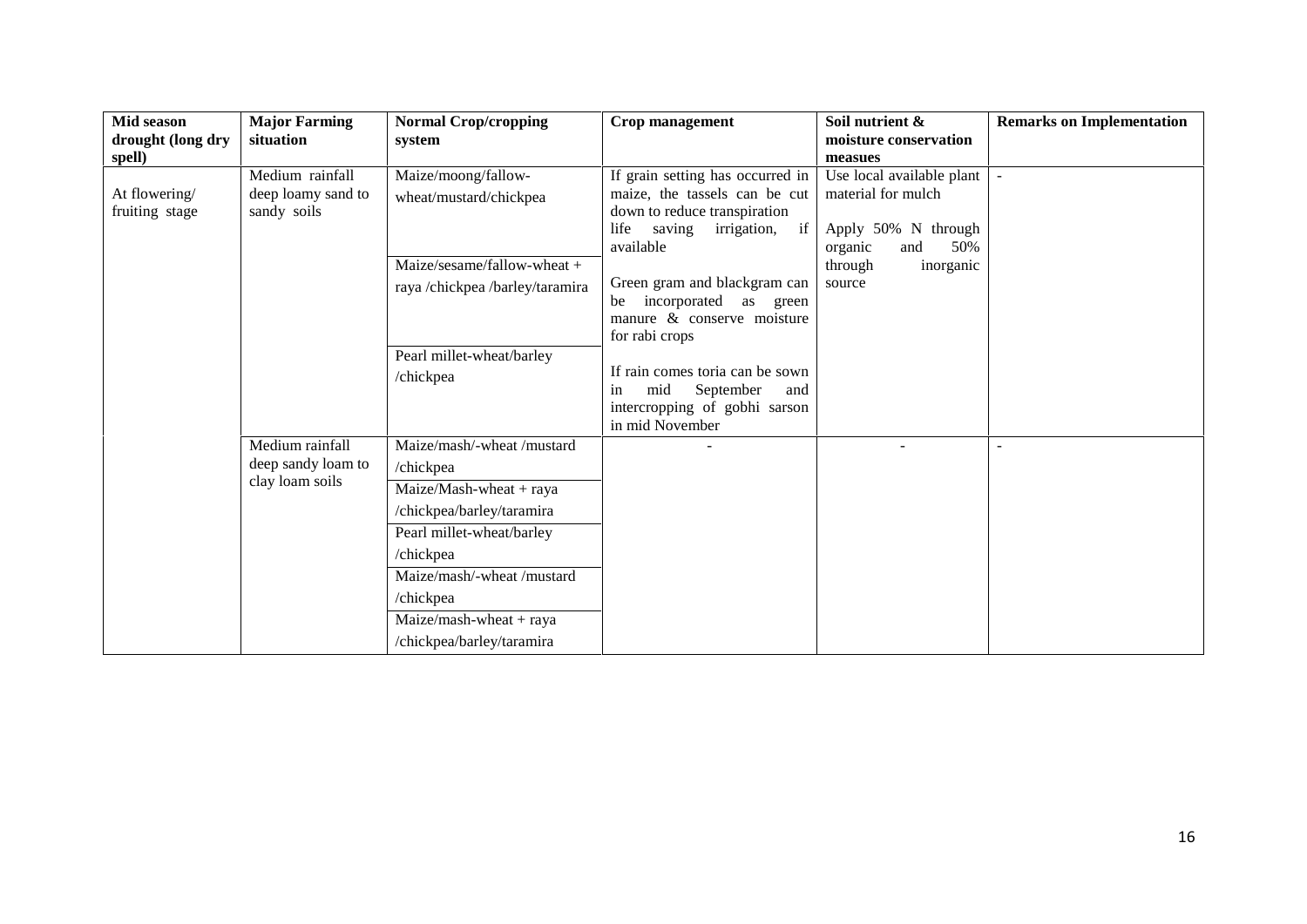| <b>Condition</b>                 |                                                      |                                       |                                                                                                 | <b>Suggested Contingency measures</b>                                                                                                                                                                                                          |                                  |
|----------------------------------|------------------------------------------------------|---------------------------------------|-------------------------------------------------------------------------------------------------|------------------------------------------------------------------------------------------------------------------------------------------------------------------------------------------------------------------------------------------------|----------------------------------|
| <b>Terminal</b><br>drought       | <b>Major Farming</b><br>situation                    | <b>Normal Crop/cropping</b><br>system | Crop management                                                                                 | Rabi Crop planning                                                                                                                                                                                                                             | <b>Remarks on Implementation</b> |
| (Early withdrawal<br>of monsoon) | Medium rainfall<br>deep loamy sand to<br>sandy soils | Paddy - wheat                         | Harvest whatever crop is<br>available and<br>immediately conserve the<br>soil moisture for rabi | Intercropping of gobhi sarson<br>in mid November in the Toria<br>sown during mid September<br>• Deep sowing with minimum<br>soil load on seed<br>• Prefer presoaked seed for<br>sowing<br>• Drill half N and full P before<br>sowing with pora |                                  |

### **2.1.2 Drought - Irrigated situation -Not applicable**

| Condition           |                      |                             | <b>Suggested Contingency measures</b> |                           |                                  |
|---------------------|----------------------|-----------------------------|---------------------------------------|---------------------------|----------------------------------|
|                     | <b>Major Farming</b> | <b>Normal Crop/cropping</b> | Change in crop/cropping               | <b>Agronomic measures</b> | <b>Remarks on Implementation</b> |
|                     | situation            | system                      | system                                |                           |                                  |
| Delayed release of  | Tank-fed medium      |                             |                                       |                           |                                  |
| water in canals due | deep black soils     |                             |                                       |                           |                                  |
| to low rainfall     |                      |                             |                                       |                           |                                  |

| Condition           |                      |                      | <b>Suggested Contingency measures</b> |                           |                                  |
|---------------------|----------------------|----------------------|---------------------------------------|---------------------------|----------------------------------|
|                     | <b>Major Farming</b> | Normal Crop/cropping | Change in crop/cropping               | <b>Agronomic measures</b> | <b>Remarks on Implementation</b> |
|                     | situation            | system               | svstem                                |                           |                                  |
| Limited release of  | Tank-fed medium      |                      |                                       |                           |                                  |
| water in canals due | deep black soils     |                      |                                       |                           |                                  |
| to low rainfall     |                      |                      |                                       |                           |                                  |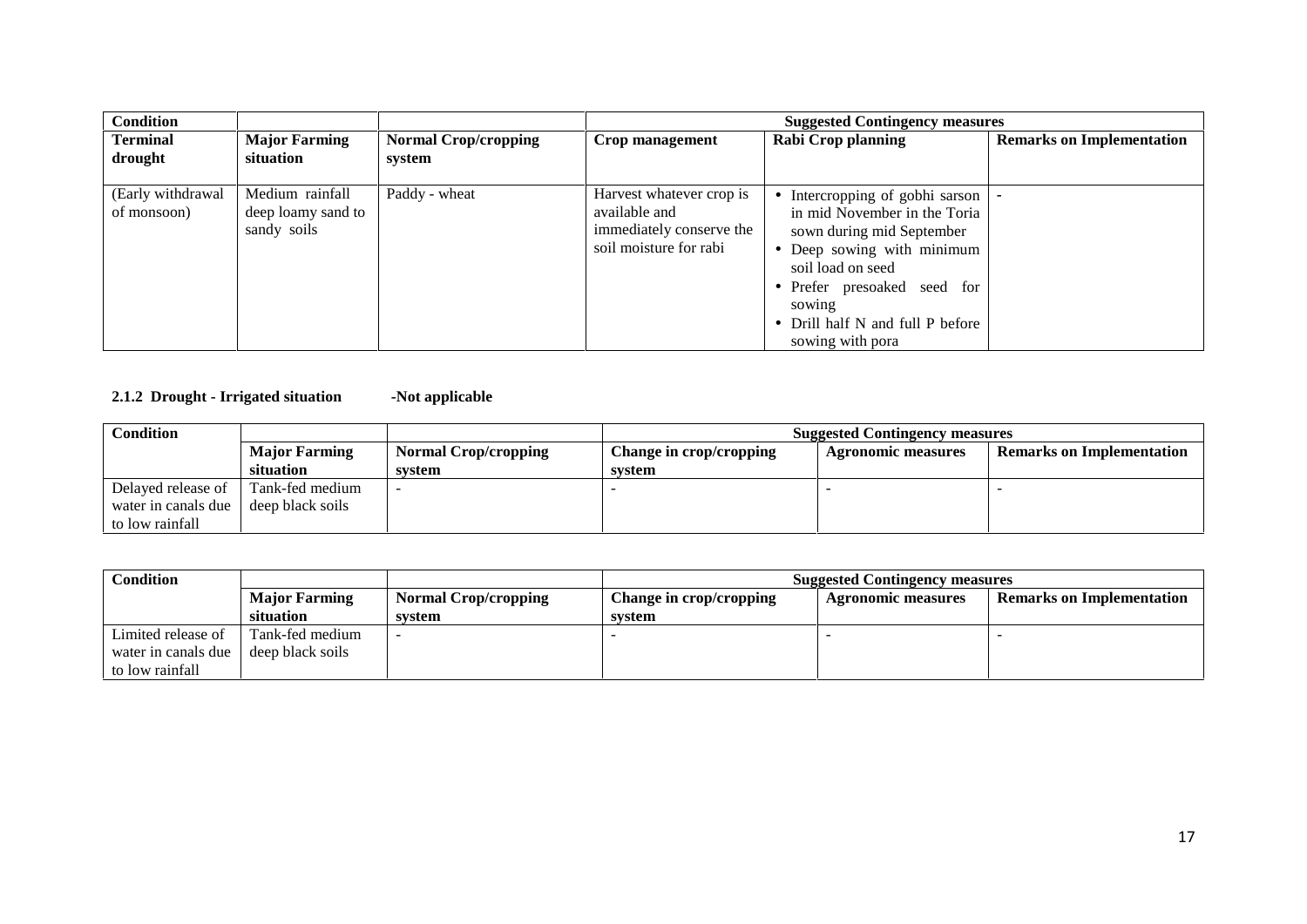| Condition        |                      |                             | <b>Suggested Contingency measures</b> |                           |                                  |
|------------------|----------------------|-----------------------------|---------------------------------------|---------------------------|----------------------------------|
|                  | <b>Major Farming</b> | <b>Normal Crop/cropping</b> | Change in crop/cropping               | <b>Agronomic measures</b> | <b>Remarks on Implementation</b> |
|                  | situation            | svstem                      | svstem                                |                           |                                  |
| Non release of   | Tank-fed medium      |                             |                                       |                           |                                  |
| water in canals  | deep black soils     |                             |                                       |                           |                                  |
| under delayed    |                      |                             |                                       |                           |                                  |
| onset of monsoon |                      |                             |                                       |                           |                                  |
| in catchment     |                      |                             |                                       |                           |                                  |

| <b>Condition</b>  |                      |                             | <b>Suggested Contingency measures</b> |                           |                                  |
|-------------------|----------------------|-----------------------------|---------------------------------------|---------------------------|----------------------------------|
|                   | <b>Major Farming</b> | <b>Normal Crop/cropping</b> | Change in crop/cropping               | <b>Agronomic measures</b> | <b>Remarks on Implementation</b> |
|                   | <b>situation</b>     | system                      | system                                |                           |                                  |
| Lack of inflows   | Tank-fed medium      |                             | Not Applicable                        |                           |                                  |
| into tanks due to | deep black soils     |                             |                                       |                           |                                  |
| insufficient      |                      |                             |                                       |                           |                                  |
| /delayed onset of |                      |                             |                                       |                           |                                  |
| monsoon           |                      |                             |                                       |                           |                                  |

| Condition       |                        |                             | <b>Suggested Contingency measures</b> |                           |                                  |
|-----------------|------------------------|-----------------------------|---------------------------------------|---------------------------|----------------------------------|
|                 | <b>Major Farming</b>   | <b>Normal Crop/cropping</b> | Change in crop/cropping               | <b>Agronomic measures</b> | <b>Remarks on Implementation</b> |
|                 | situation              | system                      | system                                |                           |                                  |
| Insufficient    | <b>Tank-fed medium</b> | Not Applicable              |                                       |                           |                                  |
| groundwater     | deep black soils       |                             |                                       |                           |                                  |
| recharge due to |                        |                             |                                       |                           |                                  |
| low rainfall    |                        |                             |                                       |                           |                                  |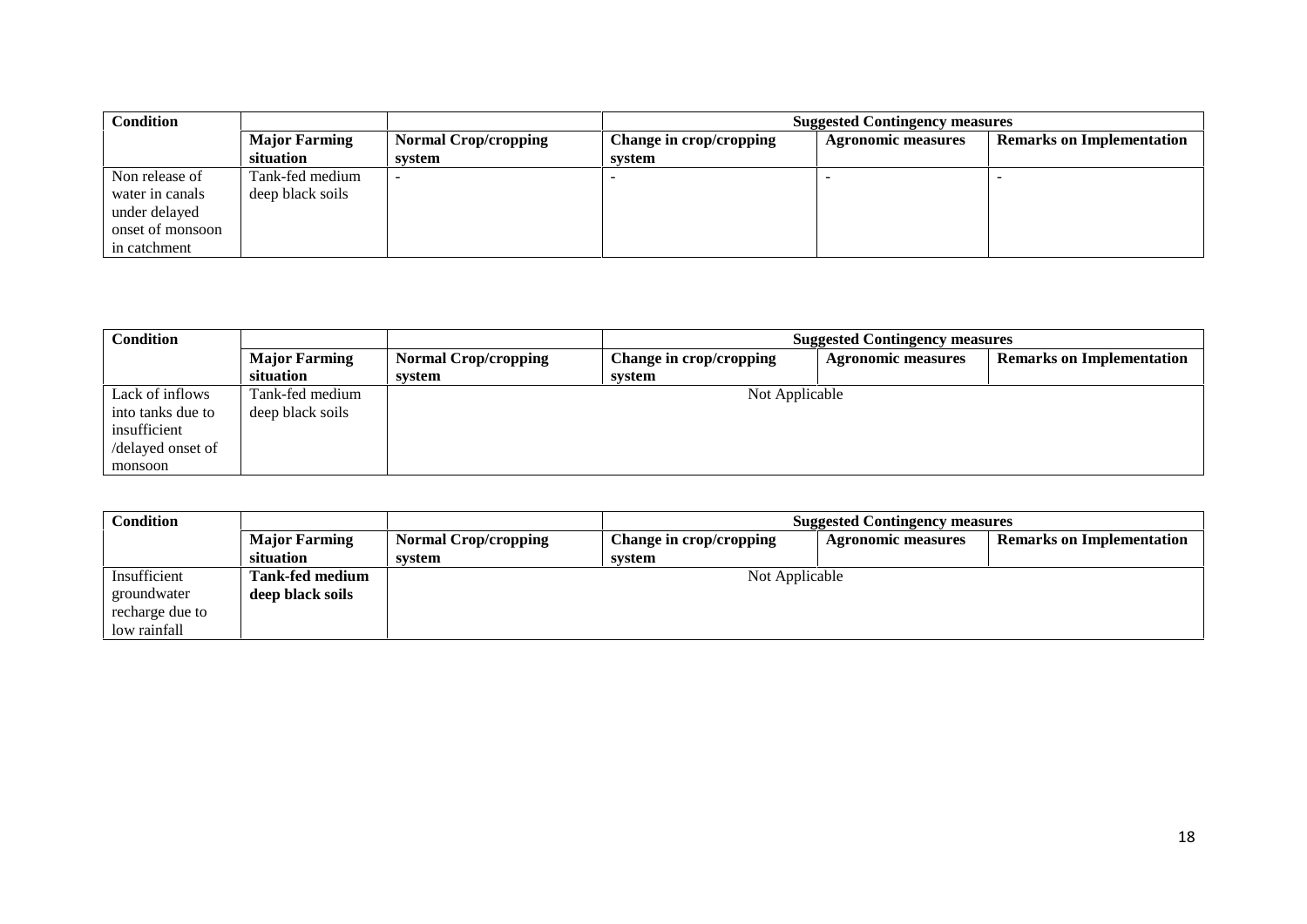**2.2 Unusual rains (untimely, unseasonal etc)** (for both rainfed and irrigated situations)

| <b>Condition</b>                                                        | <b>Suggested contingency measure</b>                                                                             |                                                          |                                                            |                                                                                |  |  |
|-------------------------------------------------------------------------|------------------------------------------------------------------------------------------------------------------|----------------------------------------------------------|------------------------------------------------------------|--------------------------------------------------------------------------------|--|--|
| Continuous high rainfall in a<br>short span leading to water<br>logging | <b>Vegetative stage</b>                                                                                          | <b>Flowering stage</b>                                   | Crop maturity stage                                        | Post harvest                                                                   |  |  |
| Maize/Wheat                                                             | Drain out excessive water                                                                                        | Drain out excessive water                                | Harvest the crop and shift to<br>safer place and dry place | In case of moong and<br>mash no staking and<br>drying the crop by<br>spreading |  |  |
| Mash / Raya                                                             | $-do-$                                                                                                           | $-do-$                                                   | $-do-$                                                     | $-do-$                                                                         |  |  |
| Moong / Taramira                                                        | $-do-$                                                                                                           | $-do-$                                                   | $-do-$                                                     | $-do-$                                                                         |  |  |
| Sesame / Lentil                                                         | $-do-$                                                                                                           | $-do-$                                                   | $-do-$                                                     | $-do-$                                                                         |  |  |
| Bajra / Chickpea                                                        | $-do-$                                                                                                           | $-do-$                                                   | $-do-$                                                     | $-do-$                                                                         |  |  |
| Horticulture                                                            |                                                                                                                  |                                                          |                                                            |                                                                                |  |  |
| Amla                                                                    | $-do-$                                                                                                           | $-do-$                                                   | $-do-$                                                     | $-do-$                                                                         |  |  |
| Guava                                                                   | $-do-$                                                                                                           | $-do-$                                                   | $-do-$                                                     | $-do-$                                                                         |  |  |
| Mango                                                                   | $-do-$                                                                                                           | $-do-$                                                   | $-do-$                                                     | $-do-$                                                                         |  |  |
| Ber                                                                     | $-do-$                                                                                                           | $-do-$                                                   | $-do-$                                                     | $-do-$                                                                         |  |  |
| Galgal                                                                  | $-do-$                                                                                                           | $-do-$                                                   | $-do-$                                                     | $-do-$                                                                         |  |  |
| Kinnow                                                                  | $-do-$                                                                                                           | $-do-$                                                   | $-do-$                                                     | $-do-$                                                                         |  |  |
| Litchi                                                                  | $-do-$                                                                                                           | $-do-$                                                   | $-do-$                                                     | $-do-$                                                                         |  |  |
| Heavy rainfall with high speed<br>winds in a short span                 |                                                                                                                  |                                                          |                                                            |                                                                                |  |  |
| Maize/Wheat                                                             | Drain out excessive water and add<br>urea @ 1/3 rd of recommended dose,<br>if not applied with in 15 days before | Spray with chemicals which<br>enhance the photosynthesis | Harvest the crop and shift to<br>safer place and dry place |                                                                                |  |  |
| Mash / Raya                                                             | $-Do-$                                                                                                           | $-Do-$                                                   | $-Do-$                                                     |                                                                                |  |  |
| Moong / Taramira                                                        | $-Do-$                                                                                                           | $-Do-$                                                   | $-Do-$                                                     |                                                                                |  |  |
| Sesame / Lentil                                                         | $-Do-$                                                                                                           | $-Do-$                                                   | $-Do-$                                                     |                                                                                |  |  |
| Bajra / Chickpea                                                        | $-Do-$                                                                                                           | $-Do-$                                                   | $-Do-$                                                     |                                                                                |  |  |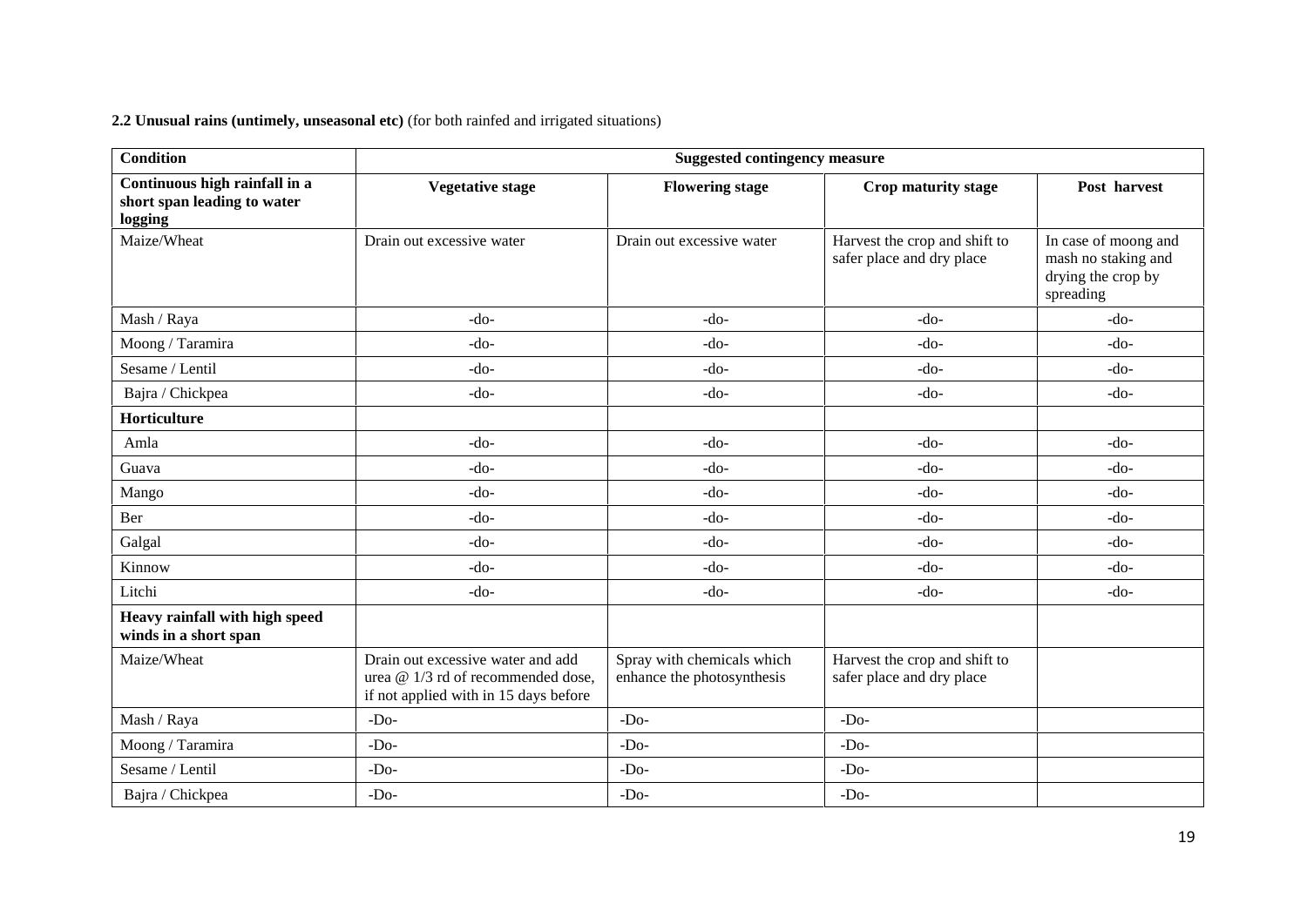| Horticulture                                              |                                                      |                                                                                                                                                           |                                                                                                                |
|-----------------------------------------------------------|------------------------------------------------------|-----------------------------------------------------------------------------------------------------------------------------------------------------------|----------------------------------------------------------------------------------------------------------------|
| Amla                                                      | $-Do-$                                               | $-Do-$                                                                                                                                                    | $-Do-$                                                                                                         |
| Guava                                                     | $-Do-$                                               | $-Do-$                                                                                                                                                    | $-Do-$                                                                                                         |
| Mango                                                     | $-Do-$                                               | $-Do-$                                                                                                                                                    | $-Do-$                                                                                                         |
| Ber                                                       | $-Do-$                                               | $-Do-$                                                                                                                                                    | $-Do-$                                                                                                         |
| Galgal                                                    | $-Do-$                                               | $-Do-$                                                                                                                                                    | $-Do-$                                                                                                         |
| Kinnow                                                    | $-Do-$                                               | $-Do-$                                                                                                                                                    | $-Do-$                                                                                                         |
| Litchi                                                    | $-Do-$                                               | $-Do-$                                                                                                                                                    | $-Do-$                                                                                                         |
| Outbreak of pests and diseases<br>due to unseasonal rains |                                                      |                                                                                                                                                           |                                                                                                                |
| Wheat                                                     | Leaf blight (Thiram 3 gm / kg of<br>seed)            | Karnal bunt<br>Yellow rust (Feb) with rise in<br>temp Karnal bunt (Tilt 25 EC<br>@ 200ml)<br>Yellow rust (Feb) (Tilt 25 EC<br>@ 200ml) with rise in temp. | Karnal bunt- Karnal bunt (Tilt<br>25 EC @200ml)<br>Yellow rust (Feb) (Tilt 25 EC<br>@200ml) with rise in temp. |
| Mash / Raya                                               | Alternaria blight Alternaria blight<br>(Blitox 250g) | $\overline{a}$                                                                                                                                            | $\blacksquare$<br>$\overline{\phantom{a}}$                                                                     |
| Moong / Taramira                                          | Alternaria blight (Blitox 250g)                      | $\sim$                                                                                                                                                    | $\overline{\phantom{a}}$<br>$\overline{\phantom{a}}$                                                           |
| Sesame / Lentil                                           | Lentil blight                                        |                                                                                                                                                           | $\blacksquare$<br>$\overline{\phantom{a}}$                                                                     |
| Bajra / Chickpea                                          | $\overline{a}$                                       | Gram blight & gram pod borer                                                                                                                              | $\blacksquare$<br>$\sim$                                                                                       |
| Horticulture                                              | $\sim$                                               | $\overline{a}$                                                                                                                                            | $\overline{a}$<br>$\sim$                                                                                       |
| Amla                                                      | $\blacksquare$                                       | $\overline{a}$                                                                                                                                            | $\blacksquare$<br>$\overline{\phantom{a}}$                                                                     |
| Guava                                                     | $\blacksquare$                                       | $\overline{a}$                                                                                                                                            | $\overline{\phantom{a}}$<br>$\overline{\phantom{a}}$                                                           |
| Mango                                                     | Root rot                                             | $\overline{\phantom{a}}$                                                                                                                                  | $\overline{\phantom{a}}$                                                                                       |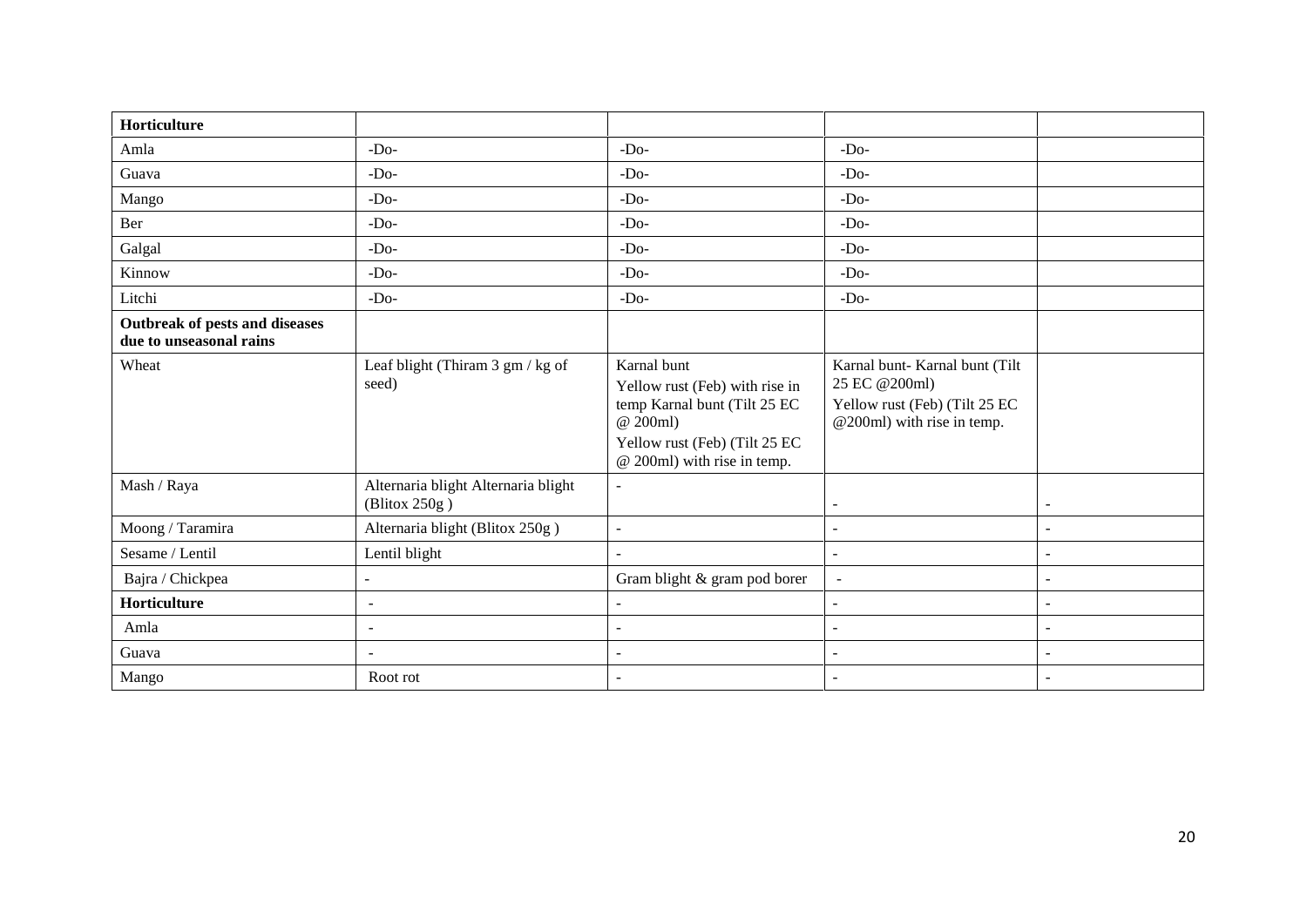#### **2.3 Floods:**

| <b>Condition</b>                               |                                        | <b>Suggested contingency measure</b>     |                                          |                                                         |
|------------------------------------------------|----------------------------------------|------------------------------------------|------------------------------------------|---------------------------------------------------------|
| Transient water logging/ partial<br>inundation | Seedling / nursery stage               | <b>Vegetative stage</b>                  | <b>Reproductive stage</b>                | At harvest                                              |
| <b>Continuous submergence</b>                  |                                        |                                          |                                          |                                                         |
| for more than 2 days                           |                                        |                                          |                                          |                                                         |
| Maize                                          | Drain out excess water from the field- | Drain out excess water<br>from the field | Drain out excess water<br>from the field | Harvest $\&$ move the produce<br>to safer and dry place |
| Green gram                                     | Drain out excess water from the field- | Drain out excess water<br>from the field | Drain out excess water<br>from the field | Harvest $\&$ move the produce<br>to safer and dry place |
| Black gram                                     | Drain out excess water from the field- | Drain out excess water<br>from the field | Drain out excess water<br>from the field | Harvest & move the produce<br>to safer and dry place    |
| Sesame                                         | Drain out excess water from the field- | Drain out excess water<br>from the field | Drain out excess water<br>from the field | Harvest $\&$ move the produce<br>to safer and dry place |
| Bajra                                          | Drain out excess water from the field- | Drain out excess water<br>from the field | Drain out excess water<br>from the field | Harvest & move the produce<br>to safer and dry place    |
| Horticulture                                   |                                        |                                          |                                          |                                                         |
| Mango                                          | Drain out excess water from the field  |                                          |                                          |                                                         |
| Guava                                          |                                        | $\overline{\phantom{a}}$                 |                                          | $\overline{\phantom{0}}$                                |
| Amla                                           |                                        |                                          |                                          |                                                         |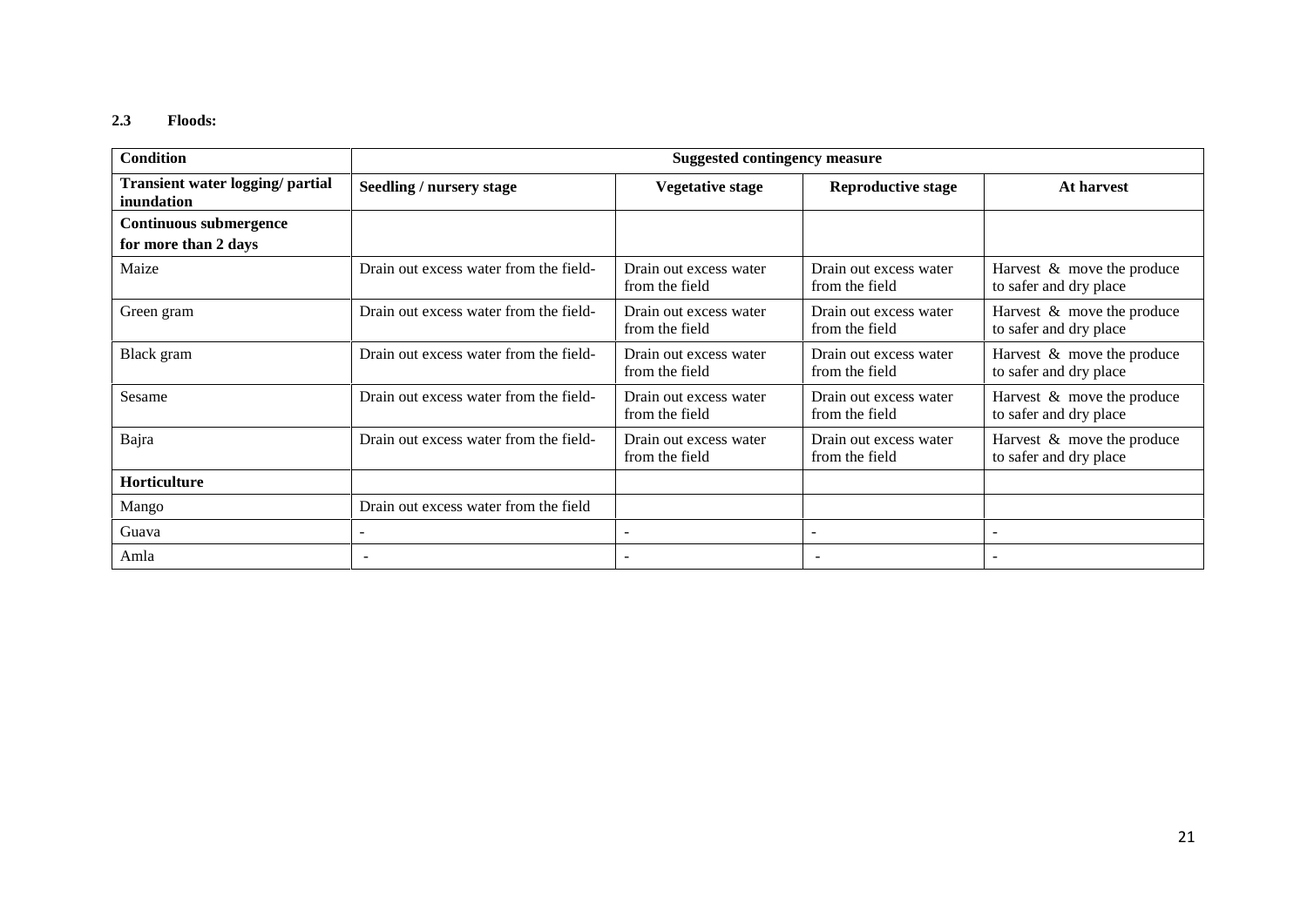### **2.4 Extreme events: Heat wave / Cold wave/Frost/ Hailstorm /Cyclone: Not Applicable**

| <b>Extreme event type</b> | <b>Suggested contingency measure</b> |                          |                           |                          |  |  |
|---------------------------|--------------------------------------|--------------------------|---------------------------|--------------------------|--|--|
|                           | <b>Seedling / nursery stage</b>      | <b>Vegetative stage</b>  | <b>Reproductive stage</b> | At harvest               |  |  |
| <b>Heat Wave</b>          |                                      |                          |                           | $\overline{\phantom{a}}$ |  |  |
| Horticulture              |                                      | $\overline{\phantom{0}}$ | $\overline{\phantom{a}}$  | $\overline{\phantom{0}}$ |  |  |
| Cold wave                 | -                                    | $\overline{\phantom{a}}$ | -                         | $\overline{\phantom{0}}$ |  |  |
| Horticulture              |                                      | $\overline{\phantom{a}}$ |                           | $\overline{\phantom{a}}$ |  |  |
| Frost                     | -                                    | $\overline{\phantom{0}}$ | $\overline{\phantom{a}}$  | $\overline{\phantom{a}}$ |  |  |
| Horticulture              |                                      | $\overline{\phantom{a}}$ | -                         | $\overline{\phantom{0}}$ |  |  |
| Hailstorm                 |                                      | $\overline{\phantom{0}}$ | -                         | $\overline{\phantom{a}}$ |  |  |
| Horticulture              |                                      | $\overline{\phantom{a}}$ | $\overline{\phantom{0}}$  | $\overline{\phantom{a}}$ |  |  |

## **2.5 Contingent strategies for Livestock, Poultry & Fisheries**

#### **2.5.1 Livestock**

|                                        | <b>Suggested contingency measures</b>                                                                                                                                                                                                                                                                                                                                                                                     |                                                                                                                                                                                                                                                                                                                                                                                                            |                                                                                                                                                                                                                                                                                                           |  |
|----------------------------------------|---------------------------------------------------------------------------------------------------------------------------------------------------------------------------------------------------------------------------------------------------------------------------------------------------------------------------------------------------------------------------------------------------------------------------|------------------------------------------------------------------------------------------------------------------------------------------------------------------------------------------------------------------------------------------------------------------------------------------------------------------------------------------------------------------------------------------------------------|-----------------------------------------------------------------------------------------------------------------------------------------------------------------------------------------------------------------------------------------------------------------------------------------------------------|--|
|                                        | <b>Before the event</b>                                                                                                                                                                                                                                                                                                                                                                                                   | During the event                                                                                                                                                                                                                                                                                                                                                                                           | After the event                                                                                                                                                                                                                                                                                           |  |
| <b>Drought</b>                         |                                                                                                                                                                                                                                                                                                                                                                                                                           |                                                                                                                                                                                                                                                                                                                                                                                                            |                                                                                                                                                                                                                                                                                                           |  |
| <b>Feed and fodder</b><br>availability | As the district is occasionally prone to drought the<br>following measures to be taken to ameliorate the fodder<br>deficiency<br>Avoid burning of wheat/paddy straw<br>Establishment of fodder bank at village level with<br>available dry fodder (paddy /wheat straw)<br>Increase area under perennial fodder cultivation with high<br>yielding Hybrid Napier varieties.<br>Conservation of maize green fodder as silage | Harvest and use biomass of dried up crops (Maize,<br>paddy, sugar cane, barley, gram, lentil<br>wheat,<br>mungbean, chickpea, cowpea, pearl millet etc.,)<br>material as fodder<br>Utilizing fodder from fodder bank reserves.<br>Utilizing stored silage/hay.<br>Transporting complete feed/fodder and dry roughages<br>to the affected areas.<br>Concentrate ingredients such as Grains, brans, chunnies | Training/educating farmers for<br>feed & fodder storage.<br>Maintenance / repair of silo pits<br>and feed/fodder stores.<br>Encourage farmers to grow<br>multi cut fodder crops of<br>sorghum/bajra/maize (UP chari,<br>MP chari, HC-136, HD-2, gaint<br>bajra, L-74, K-677,<br>Ananad/african tall etc., |  |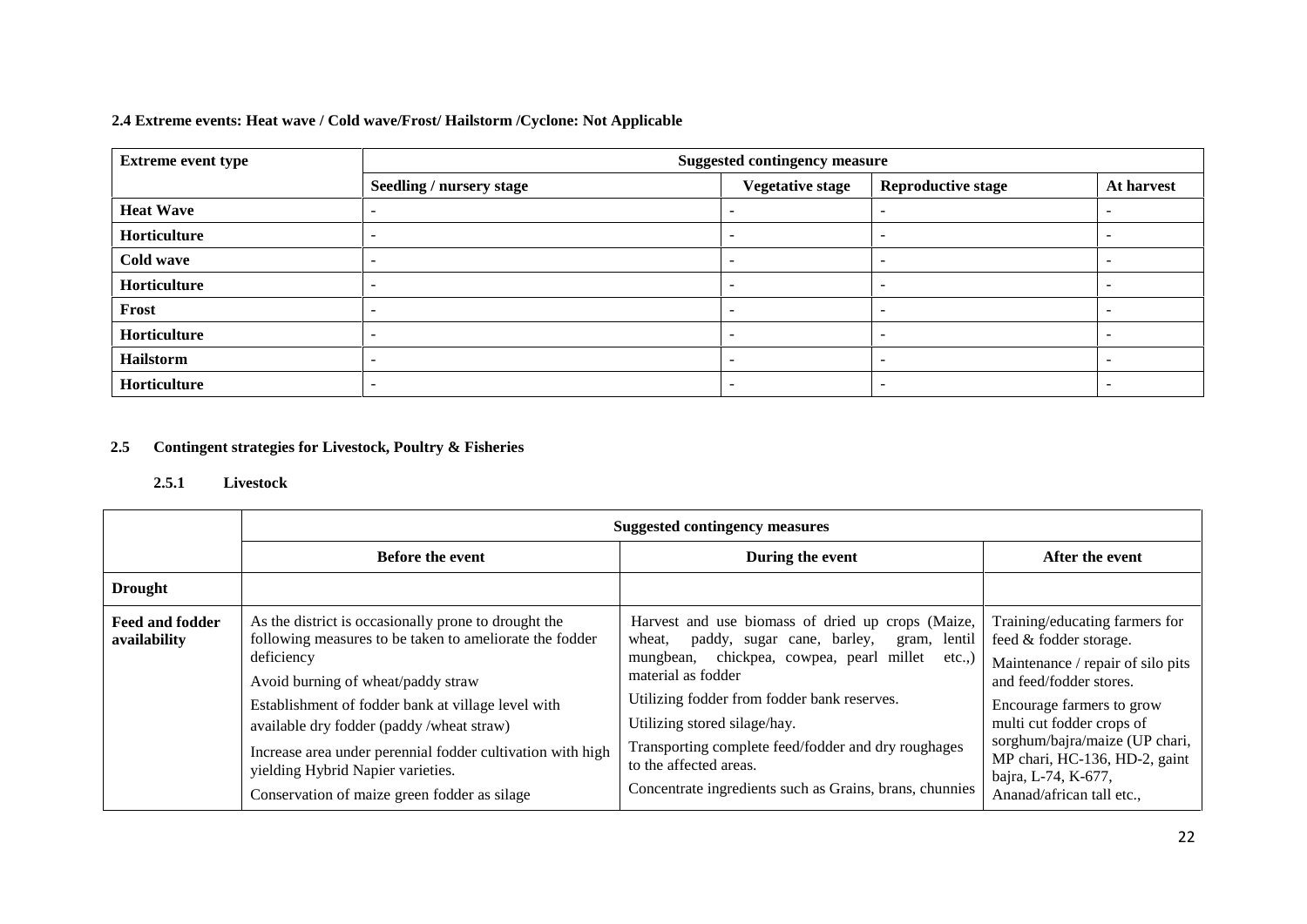|                                            | Processing $&$ storage of feed/fodder and roughages in the<br>form of complete feed/blocks.<br>Encourage farmers to grow fodder crops like maize,<br>jowar, bajra, cowpea, makkchari, barseem, jawi, rayi<br>grass, lucerne and japense grass                                                                                                                                                                                                                                                                                | & oilseed cakes, low grade grains etc. unfit for human<br>consumption should be procured from Govt. Godowns<br>for feeding as supplement for high productive animals<br>during drought<br>Continuous supplementation of mineral mixture to<br>prevent infertility.<br>Encourage mixing available kitchen waste with dry<br>fodder while feeding to the milch animals                          | Supply of quality fodder seed<br>(multi cut sorghum/bajra/maize<br>varieties) and fodder slips of<br>Napier,<br>guinea grass well<br>before monsoon<br>Replenish the feed and<br>fodder banks                                                                                                                                |
|--------------------------------------------|------------------------------------------------------------------------------------------------------------------------------------------------------------------------------------------------------------------------------------------------------------------------------------------------------------------------------------------------------------------------------------------------------------------------------------------------------------------------------------------------------------------------------|-----------------------------------------------------------------------------------------------------------------------------------------------------------------------------------------------------------------------------------------------------------------------------------------------------------------------------------------------------------------------------------------------|------------------------------------------------------------------------------------------------------------------------------------------------------------------------------------------------------------------------------------------------------------------------------------------------------------------------------|
| <b>Drinking</b> water                      | Adopt various water conservation methods at village<br>level to improve the ground water level for adequate<br>water supply.<br>Identification of water resources<br>Desilting of ponds<br>Rain water harvesting and create water bodies/watering<br>points (when water is scarce use only as drinking water<br>for animals)<br>Construction of drinking water tanks in herding<br>places/village junctions/relief camp locations<br>Community drinking water trough can be arranged in<br>shandies /community grazing areas | Adequate supply of drinking water.<br>Restrict wallowing of animals in water<br>bodies/resources<br>Add alum in stagnated water bodies                                                                                                                                                                                                                                                        | Watershed<br>management<br>practices shall be promoted to<br>conserve the rainwater. Bleach<br>$(0.1\%)$ drinking water / water<br>sources<br>Provide clean drinking water                                                                                                                                                   |
| <b>Health</b> and<br>disease<br>management | Procure and stock emergency medicines and<br>vaccines<br>for important endemic diseases of the area<br>All the stock must be immunized for endemic diseases<br>of the area<br>Surveillance and disease monitoring network to be<br>established at Joint Director (Animal Husbandry) office<br>in the district<br>Adequate refreshment training on draught management<br>to be given to VAS, Jr.VAS, LI with regard to health &<br>management measures<br>Procure and stock multivitamins & area specific mineral             | Carryout deworming to all animals entering into relief<br>camps<br>Identification and quarantine of sick animals<br>Constitution of Rapid Action Veterinary Force<br>Performing ring vaccination (8 km radius) in case of<br>any outbreak<br>Restricting movement of livestock in case of any<br>epidemic<br>Tick control measures be undertaken to prevent tick<br>borne diseases in animals | Keep close surveillance on<br>disease outbreak.<br>Undertake the vaccination<br>depending on need<br>Keep the animal houses clean<br>and spray disinfectants Farmers<br>should be advised to breed their<br>milch animals during July-<br>September so that the peak milk<br>production does not coincide<br>with mid summer |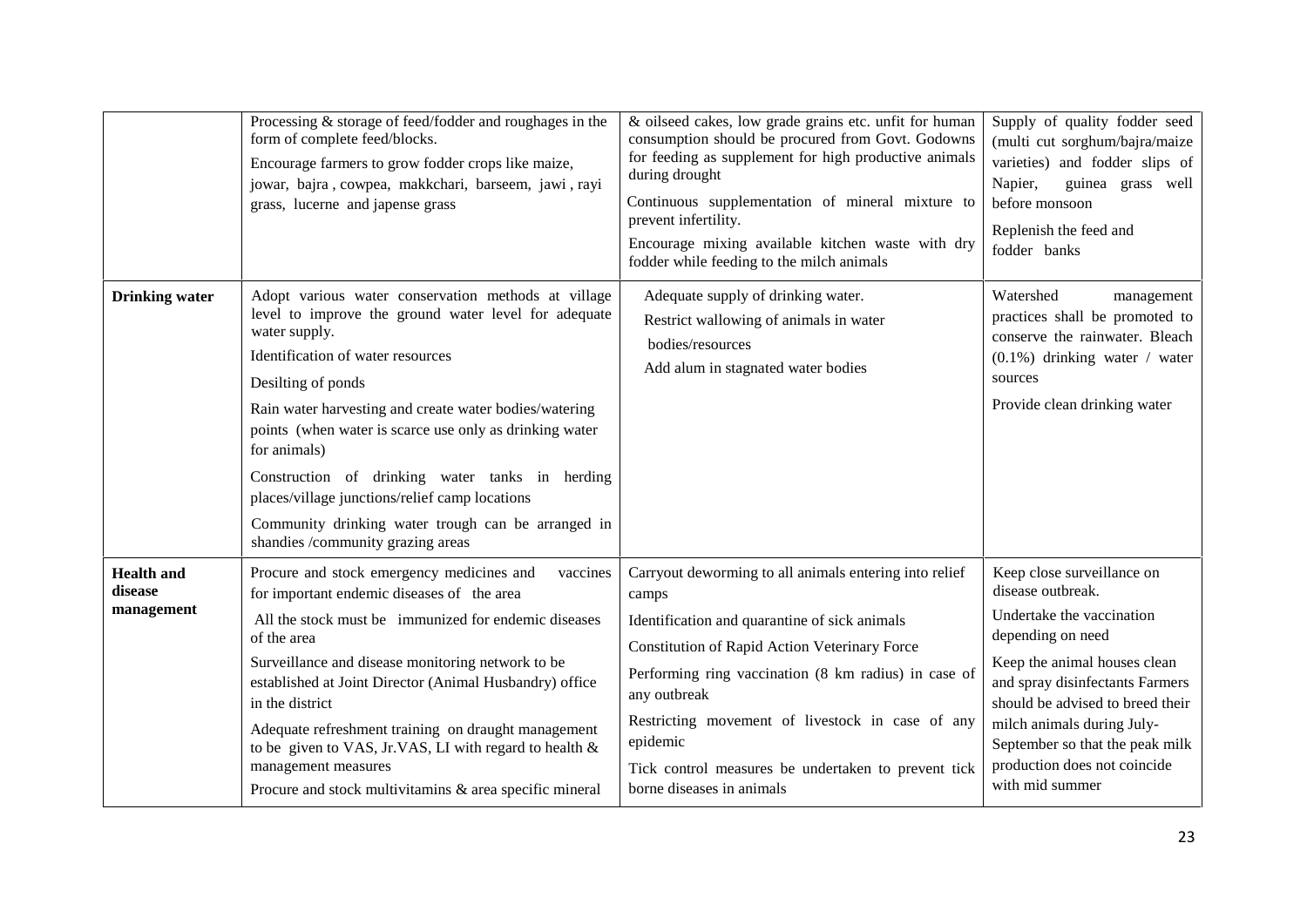|                              | mixture                            | Rescue of sick and injured animals and their treatment |                                                                  |  |  |
|------------------------------|------------------------------------|--------------------------------------------------------|------------------------------------------------------------------|--|--|
|                              |                                    | Organize with community, daily lifting of dung from    |                                                                  |  |  |
|                              |                                    | relief camps                                           |                                                                  |  |  |
| <b>Floods</b>                |                                    | Not applicable                                         |                                                                  |  |  |
| Cyclone                      | Not applicable                     |                                                        |                                                                  |  |  |
| <b>Heat and Cold</b><br>wave |                                    | Not applicable                                         |                                                                  |  |  |
| <b>Insurance</b>             | Encouraging insurance of livestock | Listing out the details of the dead animals            | Submission for insurance claim<br>and availing insurance benefit |  |  |
|                              |                                    |                                                        | Purchase of new productive<br>animals                            |  |  |

## **2.5.2 Poultry**

|                                         | <b>Suggested contingency measures</b>                               |                                                                              |                                                                          | Convergence/<br>linkages with ongoing<br>programs, if any |
|-----------------------------------------|---------------------------------------------------------------------|------------------------------------------------------------------------------|--------------------------------------------------------------------------|-----------------------------------------------------------|
|                                         | <b>Before the event</b>                                             | During the event                                                             | After the event                                                          |                                                           |
| <b>Drought</b>                          |                                                                     |                                                                              |                                                                          |                                                           |
| <b>Shortage of feed</b><br>ingredients  | Storing of house hold grain like maize,<br>broken rice, barley etc, | Supplementation for productive birds with<br>house hold grain                | Supplementation to all the<br>birds                                      |                                                           |
|                                         | Culling of weak birds                                               | Supplementation of shell grit (calcium) for<br>laying birds                  |                                                                          |                                                           |
| <b>Drinking water</b>                   | Rain water harvesting                                               | Sanitation of drinking water                                                 | Give sufficient water as per<br>the bird's requirement                   |                                                           |
| <b>Health and disease</b><br>management | Culling of sick birds.<br>Deworming and vaccination against RD      | Mixing of Vit. A, D, E, K and B-complex<br>including vit C in drinking water | Hygienic and sanitation of<br>poultry house<br>Disposal of dead birds by |                                                           |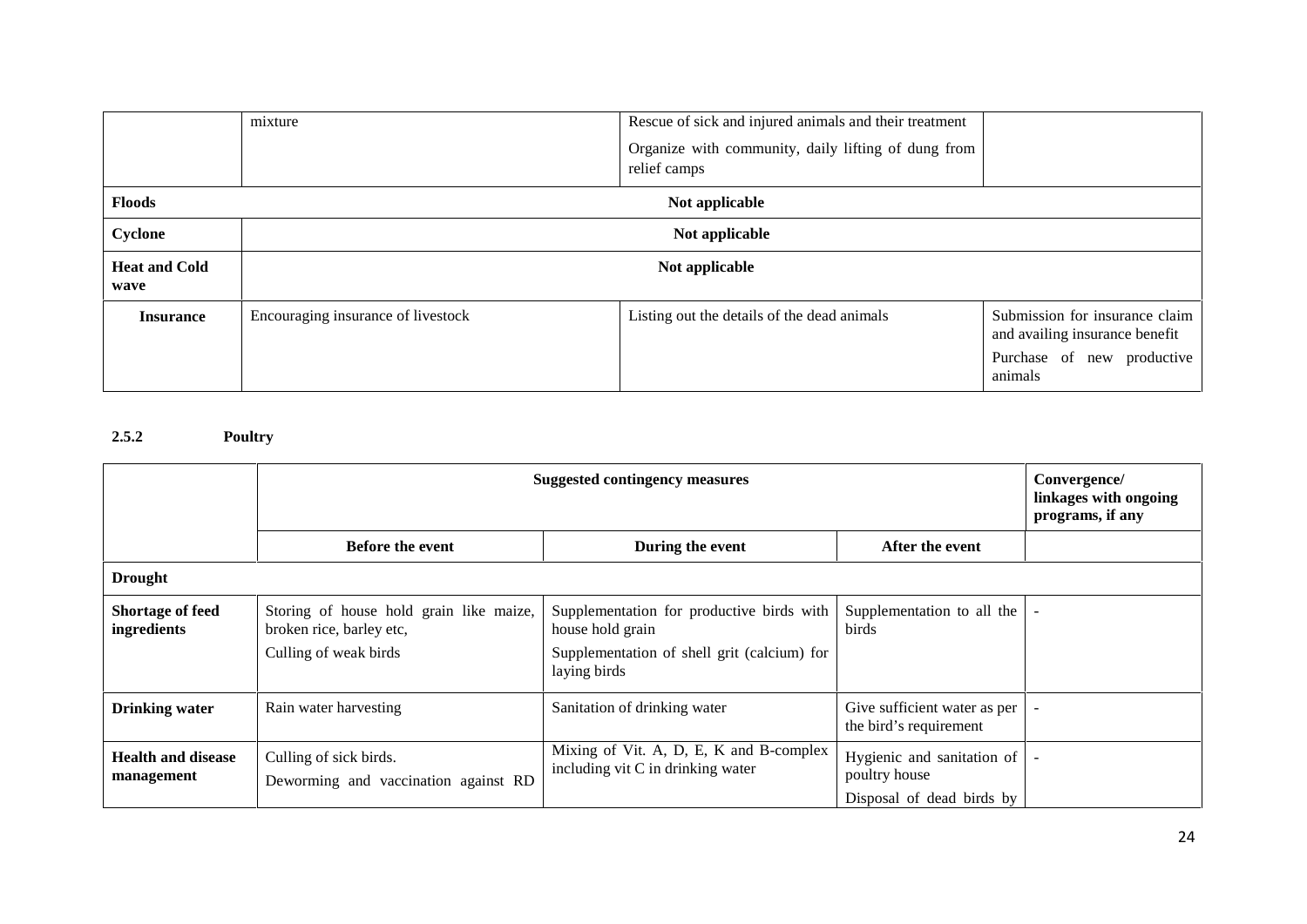|                                        | and fowl pox   |  | burning / burying with line<br>powder in pit |  |  |
|----------------------------------------|----------------|--|----------------------------------------------|--|--|
| <b>Floods</b>                          | Not applicable |  |                                              |  |  |
| Cyclone                                | Not applicable |  |                                              |  |  |
| Heat wave and cold wave Not applicable |                |  |                                              |  |  |

### **2.5.3. Fisheries/ Aquaculture**

|                                | <b>Suggested Contingency measures</b> |                                            |                                                |
|--------------------------------|---------------------------------------|--------------------------------------------|------------------------------------------------|
|                                | Before the event                      | During the event                           | After the event                                |
| 1. Drought                     |                                       |                                            |                                                |
| A. Capture                     |                                       |                                            |                                                |
| <b>Inland</b>                  |                                       |                                            |                                                |
| (i) Shallow water depth due to | i) Critical analysis of long range    | i) Use stored water                        | i) Need based monitoring through research      |
| insufficient rains/inflow      | forecast data                         | ii) Use surface water flow                 | plan                                           |
|                                | ii) Storage of water                  | iii) Divert water from unutilized areas    | ii) Intensive afforestation program in the     |
|                                | iii) Afforestation program            | iv) Utilize canal water                    | areas                                          |
|                                | iv) Conservation of rivers,           |                                            | iii) Augmentation of surface water flow        |
|                                | wetlands/reservoirs/dams              |                                            | iv) Construction of water reservoirs           |
|                                | v) Re-excavation of local canals and  |                                            | v) Adoption of rain harvesting methods         |
|                                | reservoirs                            |                                            | vi) Provide help and compensation package      |
|                                |                                       |                                            | to the farmers of drought hit areas            |
|                                |                                       |                                            | vii) Prepare vulnerability map and place it to |
|                                |                                       |                                            | management committee                           |
| (ii) Changes in water quality  | i) Dumping of solid, liquid and waste | i) Use disinfectants and therapeutic drugs | i) To maintain water quality, need based       |
|                                | should be stopped                     | ii) Adoption of bioremedial measures       | research data should be generated              |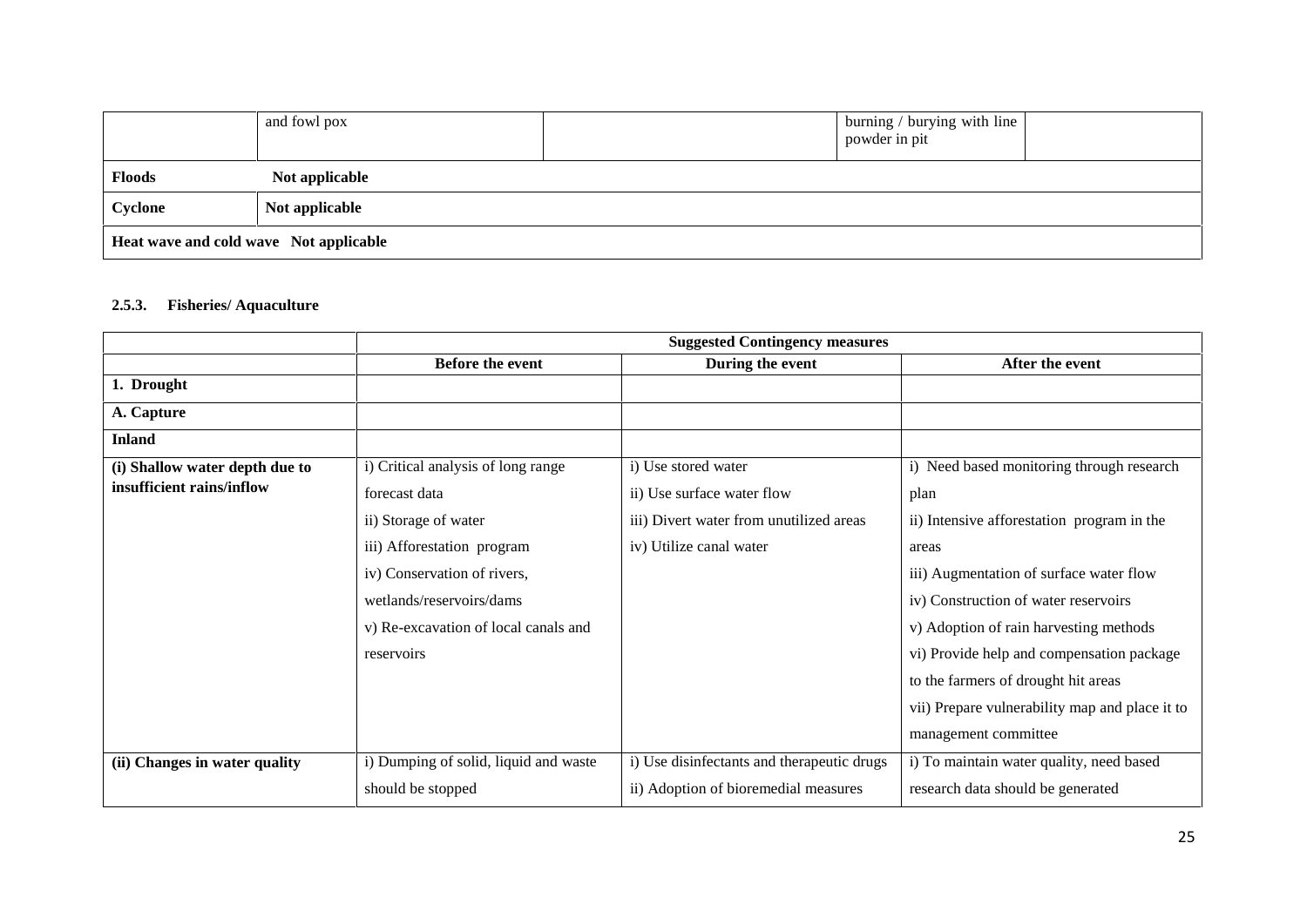|                                      | ii) Store chemicals, disinfectants and   |                                            | ii) Dumping of solid, liquid and waste should  |
|--------------------------------------|------------------------------------------|--------------------------------------------|------------------------------------------------|
|                                      | therapeutic drugs                        |                                            | be stopped through enactment of legislation.   |
| (iii) Any other                      |                                          |                                            |                                                |
| <b>B.</b> Aquaculture                |                                          |                                            |                                                |
| (i) Shallow water in ponds due to    | i) Critical evaluation of long range     | i) Use stored water                        | i) Need based monitoring through research      |
| insufficient rains/inflow            | forecast for data                        | ii) Re-excavation of local canals and      | plan                                           |
|                                      | ii) Storage of water                     | ponds                                      | ii) Intensive afforestation programme          |
|                                      | iii) Afforestation programme             | iii) Use surface water flow                | iii) Augmentation of surface water flow        |
|                                      | iv) Installation of tube wells           | iv) Bring water from unutilized areas      | iv) Strengthening of water reservoir           |
|                                      | v) Conservation of rivers,               | vi) maintain water level in ponds          | v) Adoption of rain harvesting methods         |
|                                      | wetlands/reservoirs/dams                 |                                            | vi) Mobilize local communities for             |
|                                      | vi) Re-excavation of local canals and    |                                            | protection                                     |
|                                      | ponds                                    |                                            | vii) Prepare vulnerability map and place it to |
|                                      |                                          |                                            | management committee                           |
| (ii) Impact of salt load build up in | i) Adopt suitable action plan to reduce  | i) immediate examination of water          | i) Need based research data should be          |
| ponds/Changes in water quality       | salt load in water bodies.               | samples                                    | generated                                      |
|                                      | ii) Generate scientific research data on | ii) Use appropriate disinfectants and      | ii) Cleaning of water bodies                   |
|                                      | the survival and tolerance limit of fish | therapeutic drugs                          | iii) Regular water monitoring and bio-         |
|                                      | and prawn species in saline affected     | iii) Adoption of bio-remedial measures     | monitoring of water bodies                     |
|                                      | areas.                                   | iv) Minimize excess salinity percentage in |                                                |
|                                      | iii) Store chemicals, disinfectants and  | water with the application of scientific   |                                                |
|                                      | therapeutic drugs                        | techniques.                                |                                                |
| 2. Flood                             |                                          |                                            |                                                |
| A. Capture                           |                                          |                                            |                                                |
| <b>Inland</b>                        |                                          |                                            |                                                |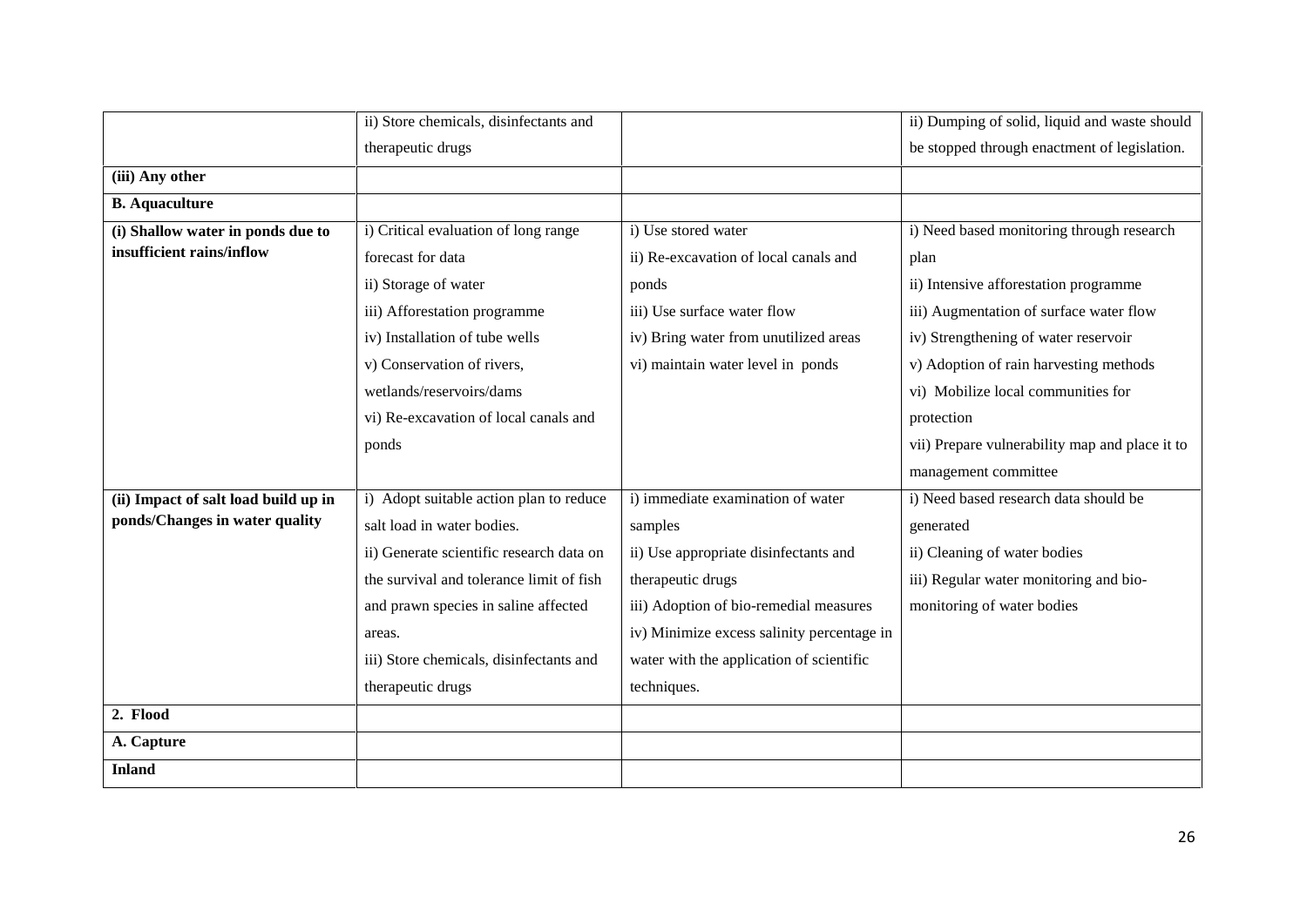| (i) Average compensation paid due | i) Strengthening of river linings at all | i) Human evacuation from the area   | i) Arrangement for rescue and casualty care      |
|-----------------------------------|------------------------------------------|-------------------------------------|--------------------------------------------------|
| to loss of human life             | weak points                              | ii) Coordination of assistance      | ii) Arrangement for burial control room          |
|                                   | ii) Cleaning of rivers and flood water   | iii) Damage and need assessment     | iii) Restoration of essential services, security |
|                                   | channels                                 | iv) Immediate management of relief  | and protection of property                       |
|                                   | iii) Be prepared to evacuate at a short  | supplies                            | iv) Support to rehabilitation, logistics,        |
|                                   | notice.                                  | v) Immediate help and compensation  | training and awareness build up & testing        |
|                                   | iv) Preparation of flood control action  | delivery during emergency           | and updating the plan                            |
|                                   | plan                                     |                                     | v) Insurance claim.                              |
|                                   | v) Warning dissemination and             |                                     |                                                  |
|                                   | precautionary response                   |                                     |                                                  |
|                                   | vi) Formation of flood management        |                                     |                                                  |
|                                   | committees                               |                                     |                                                  |
| (ii) No. of boats/nets damaged    | i) Annual Repair of boats/nets and       | i) Coordination of assistance       | i) Loss assessment & insurance claim.            |
|                                   | gears                                    | iii) Immediate management of relief |                                                  |
|                                   | ii) Insurance of boats/nets/gears        | supplies                            |                                                  |
|                                   |                                          | iv) Govt. support and compensation  |                                                  |
| (iii) No. of houses damaged       | i) Annual repair of houses               | i) Coordination of assistance       | i) Prepare for the rehabilitation.               |
|                                   | ii) House insurance                      | ii) Immediate management of relief  | ii) Loss assessment & insurance claim.           |
|                                   |                                          | supplies                            |                                                  |
|                                   |                                          | iii) Govt. support and compensation |                                                  |
| (iv) Loss of stock                | i) Keep boats, nets/gears ready for      | i) Mobilize stocks from emergency   | i) locate backup stocks and verify its           |
|                                   | emergency use                            | reserves.                           | usability time                                   |
|                                   | ii) Store fuels, food/other item         |                                     | ii) Follow flood control management plan         |
|                                   | iii) Develop flood control management    |                                     | iii) Loss assessment & insurance claim.          |
|                                   | plans                                    |                                     |                                                  |
|                                   | iv) Insurance of stock material.         |                                     |                                                  |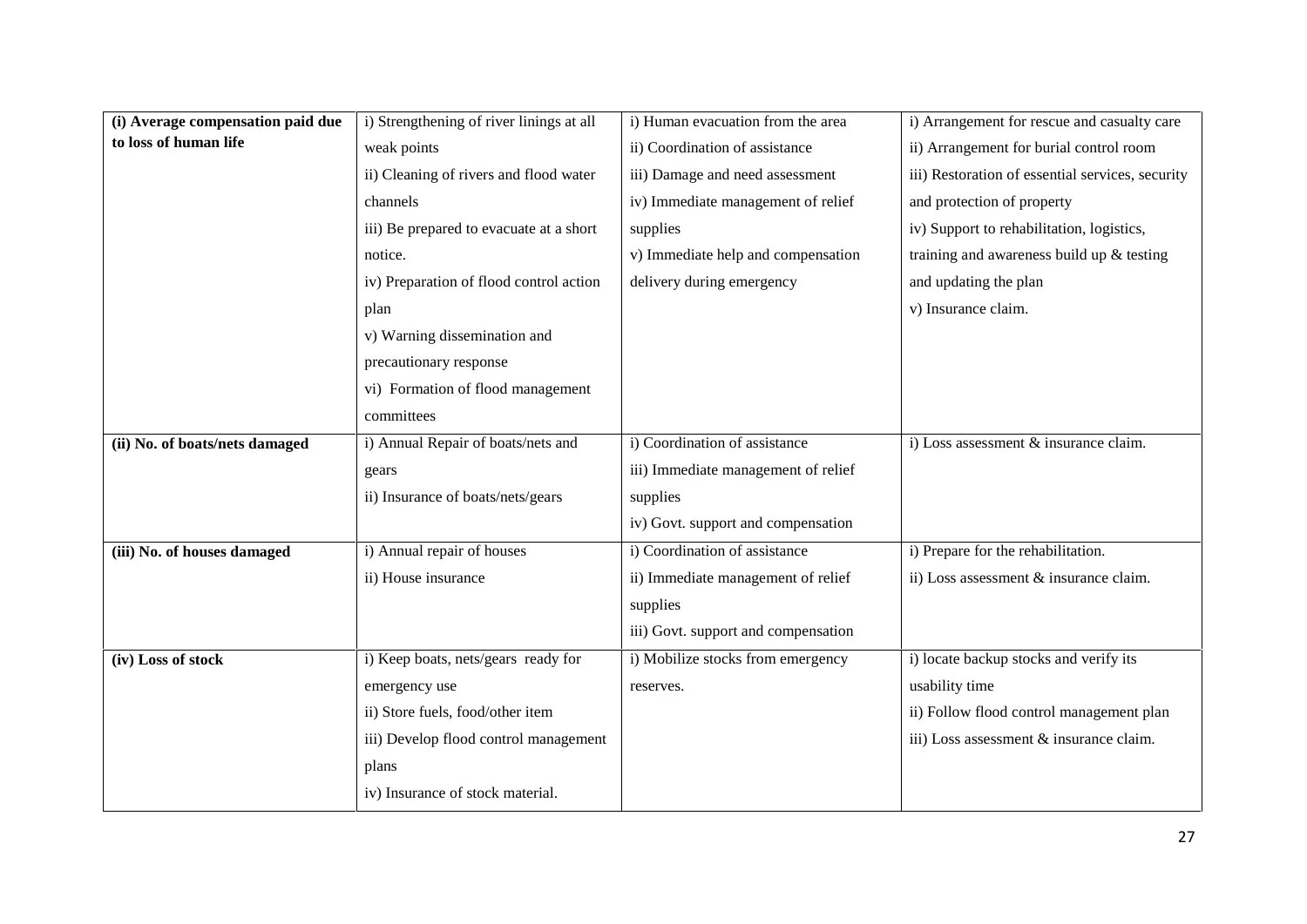| (v) Changes in water quality    | i) Provision to stop/close the            | i) Do not use contaminated water          | i) Need based research data should be         |
|---------------------------------|-------------------------------------------|-------------------------------------------|-----------------------------------------------|
|                                 | effluent/sewage discharge point in        | ii) Proper preparation and management     | generated to maintain water quality,          |
|                                 | water bodies                              | through emergency aeration, that may      | ii) Dumping of solid, liquid and waste should |
|                                 | ii) Store chemicals, disinfectants and    | improve water quality in affected areas.  | be stopped.                                   |
|                                 | therapeutic drugs                         | iii) Use appropriate amount of            | iii) Cleaning and disinfection of water       |
|                                 | iii) Develop flood control management     | disinfectants, chemicals and therapeutic  | bodies                                        |
|                                 | plan                                      | drugs                                     |                                               |
|                                 |                                           | iv) Immediate support of Govt./industrial |                                               |
|                                 |                                           | organization for maintaining the purity   |                                               |
|                                 |                                           | and quality of water bodies               |                                               |
|                                 |                                           | v) Need based bioremediation              |                                               |
| (vi) Health and disease         | i) Advance planning and preparedness      | i) Prompt action or immediate removal of  | i) Follow up surveillance and monitoring      |
|                                 | ii) Store chemicals, disinfectants and    | disease causing agents/ dead fish.        | after disease outbreak                        |
|                                 | therapeutic drugs                         | ii) Use appropriate amount of             | ii) Bio-monitoring and maintaining water      |
|                                 | iii) Stock sufficient stores of medicines | disinfectants, chemicals and therapeutic  | quality                                       |
|                                 |                                           | drugs                                     | iii) Need based research data should be       |
|                                 |                                           | iii) Emergency aeration or splashing in   | generated                                     |
|                                 |                                           | water bodies.                             | vii) Loss assessment & insurance claim.       |
|                                 |                                           |                                           |                                               |
| <b>B.</b> Aquaculture           |                                           |                                           |                                               |
| (i) Inundation with flood water | i) Strengthening of river linings at all  | i) Arrangement for evacuation             | i) Reallocate fish to maintain appropriate    |
|                                 | weak points                               | ii) Arrangement for rescue and casualty   | biomass.                                      |
|                                 | ii) Cleaning of rivers and flood water    | care                                      | ii) Reduce or cease feeding because uneaten   |
|                                 | channels                                  | iii) Arrangement for burial control room  | food and fish wastes causes decrease in       |
|                                 |                                           |                                           |                                               |
|                                 | iii) Proper facility construction for     | iv) Restoration of essential services,    | dissolved oxygen level.                       |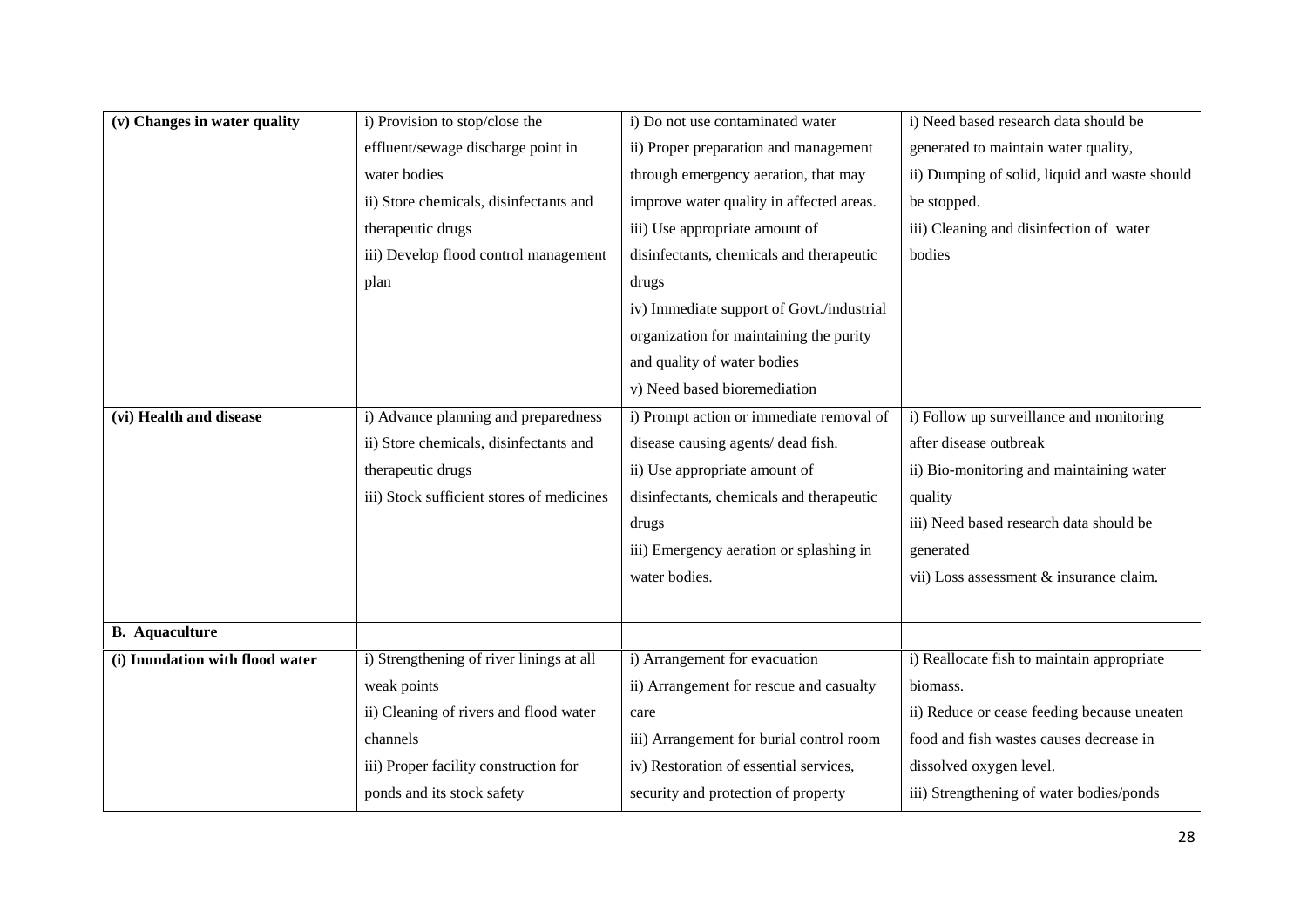|                              | iv) Development of flood control       | v) Damage and need assessment             | iv) Loss assessment & insurance claim.     |
|------------------------------|----------------------------------------|-------------------------------------------|--------------------------------------------|
|                              | management plan                        | vi) Immediate realize of relief supplies  |                                            |
|                              | v) Arrangement for emergency backup    | vii) Lower the water level to culture     |                                            |
|                              | equipment on site                      | facilities                                |                                            |
|                              | vi) Arrangements to prevent the entry  |                                           |                                            |
|                              | of alien/wild organisms through flood  |                                           |                                            |
|                              | water                                  |                                           |                                            |
|                              |                                        |                                           |                                            |
| (ii) Water contamination and | i) provision to stop/close the         | i) Do not use water that could be         | i) Need based research data should be      |
| changes in water quality     | effluent/sewage discharge point in     | contaminated                              | generated to maintain water quality,       |
|                              | water bodies/ponds                     | ii) Proper preparation and management     | ii) Regular water monitoring and bio-      |
|                              | ii) Store chemicals, disinfectants and | through emergency aeration (paddle        | monitoring of water bodies for formulation |
|                              | therapeutic drugs                      | wheel aerator/circulating aerator), that  | of management plan                         |
|                              | iii) Develop flood control management  | may improve water quality in affected     |                                            |
|                              | plan                                   | areas.                                    |                                            |
|                              |                                        | iii) Use appropriate amount of            |                                            |
|                              |                                        | disinfectants, chemicals and therapeutic  |                                            |
|                              |                                        | drugs                                     |                                            |
|                              |                                        | iv) Immediate support of Govt./industrial |                                            |
|                              |                                        | organization for maintaining the purity   |                                            |
|                              |                                        | and quality of water bodies               |                                            |
|                              |                                        | iv) Need based bioremediation             |                                            |
| (iii) Health and diseases    | i) Advance planning and preparedness   | i) Identification of type of disease      | i) Cleaning and disinfection of ponds      |
|                              | ii) Store chemicals, disinfectants and | outbreak, prompt action or immediate      | ii) Follow up surveillance and monitoring  |
|                              | therapeutic drugs                      | removal of disease causing agents/ dead   | after disease outbreak                     |
|                              | iii) Stock sufficient emergency        | fish, followed by sterile or landfill     | iii) Proper disposal of dead fish          |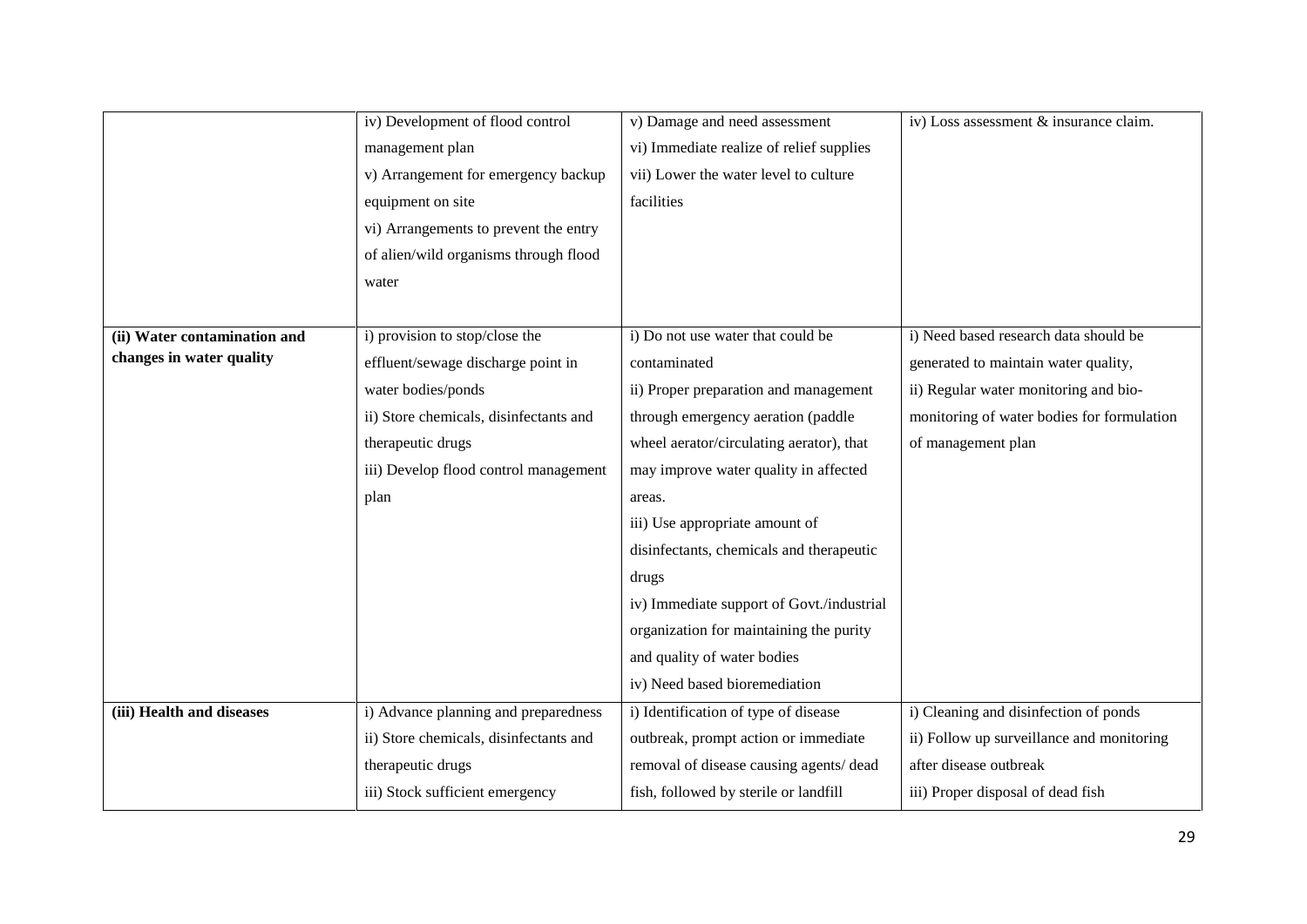|                                     | medicines                              | disposal                                   | iv) Loss assessment & insurance claim.     |
|-------------------------------------|----------------------------------------|--------------------------------------------|--------------------------------------------|
|                                     |                                        | ii) Use appropriate amount of              |                                            |
|                                     |                                        | disinfectants, chemicals and therapeutic   |                                            |
|                                     |                                        | drugs                                      |                                            |
|                                     |                                        |                                            |                                            |
| (iv) Loss of stock and input (feed, | i) Keep the stock/input in safer place | i) Arrangements for emergency supplies     | i) Assessment of total loss                |
| chemicals)                          | for emergency purpose                  | of inputs to affected areas.               | ii) Insurance claims                       |
|                                     | ii) Store fuels, food/other item       | ii) Mobilize stock/inputs from distant     |                                            |
|                                     | iii) Develop flood control management  | areas/companies/ farmers who are not       |                                            |
|                                     | plan                                   | affected by floods                         |                                            |
|                                     | iv) Insurance of stock material        |                                            |                                            |
| (v) Infrastructure damage (pumps,   | i) Annual repair of infrastructure     | i) Damaged infrastructure enumeration      | i) Repair of damaged infrastructure.       |
| aerators, huts etc)                 | ii) Repair of pumps aerators, huts etc | and need assessment                        | ii) Loss assessment & insurance claim.     |
|                                     | iii) Infrastructure insurance.         | ii) Coordination of assistance             |                                            |
|                                     |                                        | iii) Immediate arrangement for relief      |                                            |
|                                     |                                        | supplies                                   |                                            |
|                                     |                                        |                                            |                                            |
| 4. Heat wave and cold wave          |                                        |                                            |                                            |
| A. Capture                          |                                        |                                            |                                            |
| <b>Marine</b>                       |                                        |                                            |                                            |
| <b>Inland</b>                       | i) Assessment of long term weather     | i) Frequent mentoring of fishing sites for | i) Intensive afforestation campaign.       |
|                                     | forecasts.                             | heat /cold effects.                        | ii) Collect physical data of water bodies, |
|                                     | ii) Arrange the water aerators         | ii) Use dark materials to cover the water  | water chemistry and seasonal changes,      |
|                                     | iii) Store sufficient water in water   | bodies during excessive heat.              | plankton profile and seasonal blooms,      |
|                                     | bodies                                 | iii) Aeration of water ponds.              | topography and soil composition.           |